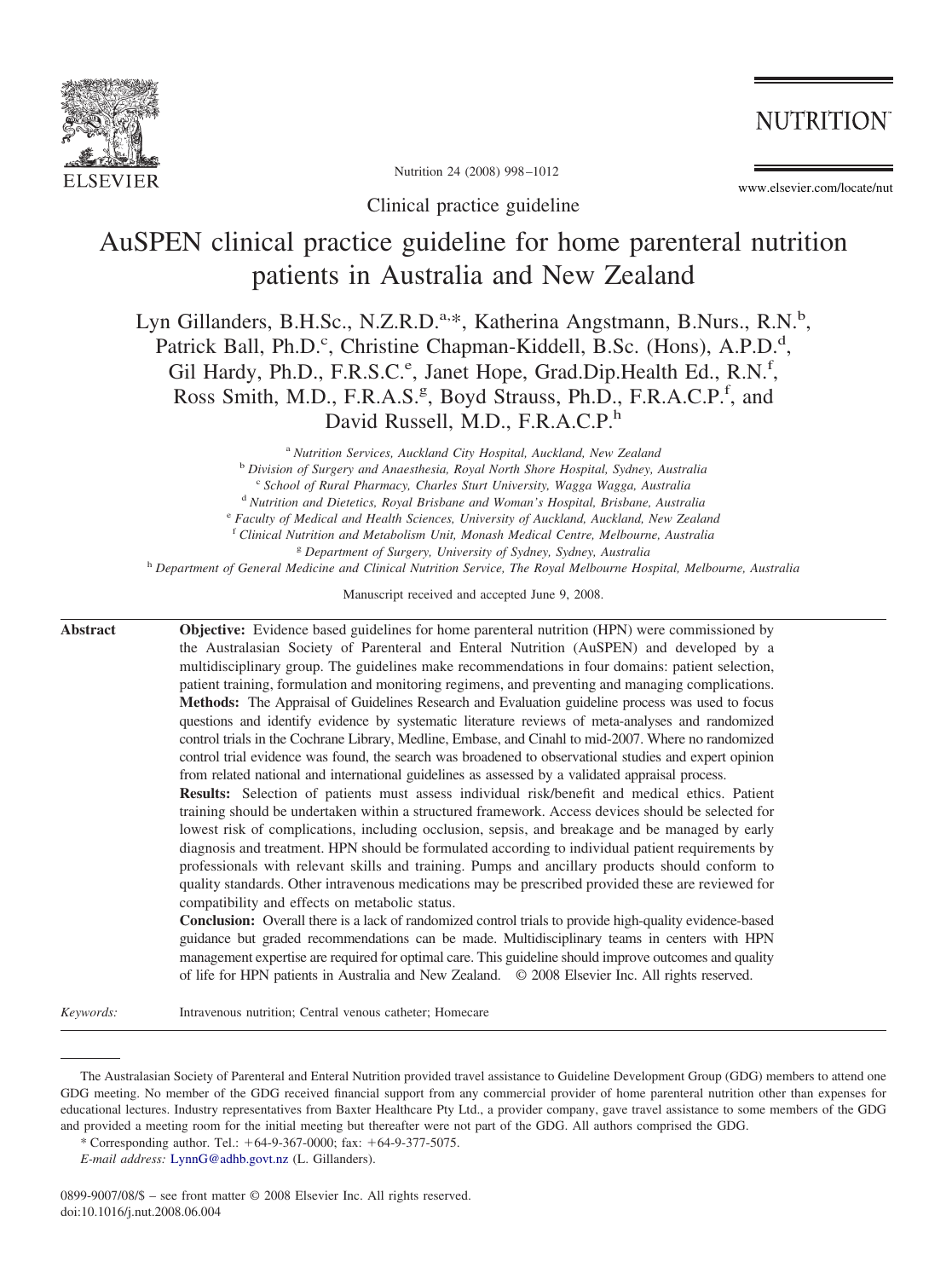# **Objective**

The objective is to provide evidence-based clinical practice guidelines for feeding adults intravenously at home or in the community when they have intestinal failure (IF) and are unable to meet oral nutritional and fluid requirements. This is commonly known as home parenteral nutrition (HPN). These guidelines have been written to support all health care professionals involved with the care of patients referred for HPN.

#### **Aims**

- 1. The guidelines will be factually up-to-date and reflect current, evidence-based best-practice HPN.
- 2. The guidelines will aid nutritional support (NS) personnel in their use of evidence-based recommendations to improve clinical and professional practices for HPN in Australia and New Zealand.
- 3. The guidelines will serve as a tool to help policy makers, health care organizations, and NS professionals to allocate sufficient resources to deliver safe and appropriate HPN in Australia and New Zealand.

## **Introduction**

Intestinal failure occurs when there is reduced intestinal absorption so that intravenous nutrients and/or water and electrolyte supplements are needed to maintain health and/or growth. Undernutrition and/or dehydration occur if no treatment is given or if compensatory adaptive mechanisms are inadequate. Patients are usually trialed on diet modification, oral nutritional supplements, and enteral feeding before a clinical diagnosis of IF is made. IF can be short  $(< 1 y)$  or long term. Periods of HPN may be appropriate for patients with short-term IF. Long-term IF is due to irreversible pathology and patients should be considered for entry into an HPN program and/or small bowel transplantation [\[1\].](#page-12-0)

Home parenteral nutrition does not preclude oral intake and, if tolerated, this may also reduce the requirement for daily HPN.

Some common diagnoses and underlying conditions in patients with long-term IF are listed in Table 1.

It was estimated in 1992 that there were 40 000 individuals in the United States supported by HPN for IF and that the economic and quality-of-life burden for these patients is high. However, the North American Registry that provided these data was abandoned in 1993 [\[2\].](#page-12-0) The United Kingdom prevalence for HPN in 2006 was reported to be 12 per million [\[3\].](#page-12-0)

In 2006 about 5–7 per million people were receiving HPN in Australia and New Zealand [\[4\].](#page-12-0) Patients maintained on HPN are few in number but consume significant resource

| Table<br>M.<br>٠<br>× |  |
|-----------------------|--|
|                       |  |

|  |                              | Some common diagnoses and underlying conditions in patients with |  |  |
|--|------------------------------|------------------------------------------------------------------|--|--|
|  | long-term intestinal failure |                                                                  |  |  |

| Diagnosis                      | Underlying condition                                         |
|--------------------------------|--------------------------------------------------------------|
| Short bowel syndrome           | Volvulus                                                     |
|                                | Mesenteric vascular disease                                  |
|                                | Mesenteric tumors                                            |
|                                | Crohn's disease                                              |
| Radiation enteritis            | Neoplastic disease                                           |
| Chronic intestinal obstruction | Diffuse intra-abdominal adhesions or<br>certain malignancies |
| Intestinal pseudo-obstruction  | Enteric neuropathies or myopathies                           |
|                                | Secondary amyloidosis                                        |
| Chronic intestinal fistulae    | Crohn's disease                                              |
|                                | Adhesive disease                                             |
|                                | Malignancy                                                   |

in funding and personnel. Costs in New Zealand were estimated to be \$A76 500 per patient per annum in 2006 [\[5\],](#page-12-0) but are significantly less than long-term institutional care. Overall survival and rehabilitation are highest in pediatric patients  $0-18$  y of age and lowest in those  $>65$  y old [\[6\].](#page-12-0) Patients with inflammatory bowel disease have a  $>90\%$  5-y survival rate [\[7\]](#page-12-0) and quality of life is fair to good in  $>80\%$ of cases [\[8,9\].](#page-12-0)

The Australasian Society of Parenteral and Enteral Nutrition (AuSPEN) recognizes that some patients in Australia and New Zealand are potentially disadvantaged by living distant from centers that have developed expertise in the care of patients on HPN. These guidelines are also intended to provide standards of care formed from evidence-based practice. They are also intended to provide support and recommendations to clinicians caring for patients on HPN infrequently or in remote situations and in established centers of expertise.

The HPN guideline was supported and endorsed by AuSPEN and was developed in accordance with the Appraisal of Guidelines Research and Evaluation (AGREE) guideline development process [\[10\].](#page-12-0)

The health benefits of applying the guideline may include improved patient selection, quality of life, and minimization of complications.

## **Methods**

A multidisciplinary working party of Australia and New Zealand health professionals with extensive experience in the provision of HPN was convened in 2005. This working party consisted of doctors, dietitians, pharmacists, scientists, and nurses and was later formalized into the AuSPEN HPN Guideline Development Group (GDG).

The GDG held three formal meetings and communicated regularly by e-mail and telephone. A consensus approach was used to develop the guideline. A separate pediatric working party will develop additional guidelines for infants and children.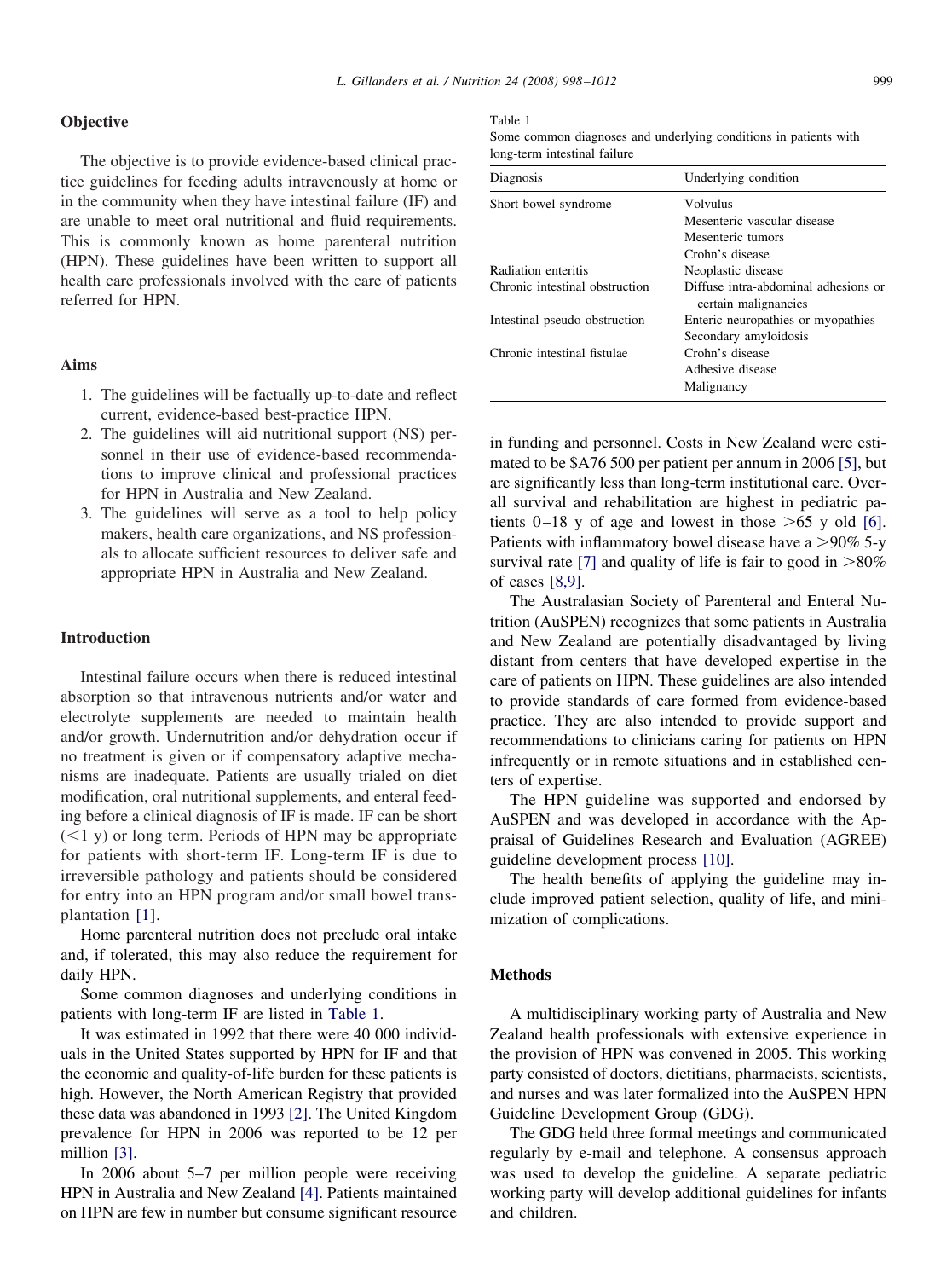# *Development of clinical questions*

The GDG prepared a list of clinical questions related to the initiation, administration, and monitoring of HPN. The questions were developed to investigate the benefits, risks, cost, resource utilization, and feasibility of this mode of NS in the Australian and New Zealand settings.

# *Types of study interventions*

The GDG agreed on the definition of terms and the inclusion and exclusion criteria for HPN. These were included in the search strategies and considered throughout the process of systematic reviewing.

# *Types of study population*

The search strategies were restricted to adult patient/ population groups because the GDG wished to determine the likely benefit or risks of home NS to these groups.

#### *Types of outcomes*

The GDG requested that all clinical and biochemical outcomes, including biochemical markers where appropriate, should be recorded.

# **Search strategy**

Seven existing guidelines identified from our literature search that contained material relating to PN were appraised using a validated instrument (AGREE) for evaluation of clinical practice guidelines.

- The National Institute for Health & Clinical Excellence (NICE) Nutrition Support in Adults [\[11\]](#page-12-0)
- The American Society of Parenteral and Enteral Nutrition (ASPEN) Nutrition Support in Clinical Practice: review of published data and recommendations for future research directions [\[12\]](#page-12-0)
- ASPEN Guidelines for Use of Parenteral and Enteral Nutrition in Adult and Pediatric Patients [\[2\]](#page-12-0)
- The Canadian Clinical Practice Guidelines (CCPG) for Nutrition Support in Mechanically Ventilated Critically Ill Adult Patients [\[13\]](#page-13-0)
- Scottish Home Parenteral Nutrition Managed Clinical Network Protocols (SHPNMCN) [\[14\]](#page-13-0)
- Centers for Disease Control and Prevention (CDC) Guidelines for the Prevention of Intravascular Catheter-Related Infections [\[15\]](#page-13-0)
- Epic2: National Evidence-Based Guidelines for Preventing Health Care–Associated Infections in National Health Service Hospitals in England [\[16\]](#page-13-0)

The UK NICE guidelines are recently published, patientcentered, and systematically developed for NS in hospitals and the community, based on trial evidence whenever possible. The NICE offers best-practice advice on the care of adults who have IF and require short- and long-term PN support. Good coordination between the hospital and the home or community is emphasized when transferring patients between settings. Key clinical and organizational priorities for implementation of HPN are well covered in these guidelines.

The NICE guideline development process followed the principles outlined in the AGREE tool and comprehensively reviewed more than 380 publications in the English language [\[11\].](#page-12-0) No specific reviews were performed for HPN but those publications and recommendations relating to long-term PN have been assessed and incorporated into this guideline.

The original ASPEN document [\[12\]](#page-12-0) was not intended to establish practice guidelines for NS, but rather to review the published literature and to make recommendations for future research directions. The more recently updated ASPEN guidelines reflect a more evidence-based approach to NS and include sections with recommendations for HPN [\[2\].](#page-12-0) The CCPG [\[13\]](#page-13-0) were developed for NS in mechanically ventilated, critically ill adults. These publications provided useful references but did not meet the criteria set for this guideline on HPN.

The SHPNMCN [\[14\]](#page-13-0) protocols provided useful references and practical advice that have been used where appropriate and when evidence was lacking.

The CDC [\[15\]](#page-13-0) guideline was developed for practitioners who insert central venous catheters (CVCs) and for persons responsible for surveillance and control of infections in hospitals and home health care settings. These guidelines are intended to provide evidence-based recommendations for preventing catheter-related infections and have been systematically developed with graded evidence. The CDC guidelines have also been incorporated into the guideline without duplicating the CDC review process according to the GDG study selection criteria. In addition the epic2 guideline [\[16\]](#page-13-0) (which was based on the CDC evidence for preventing infections associated with the use of central venous access devices) was reviewed for new or additional evidence. These two guidelines remain consistent with each other.

There was no systematic attempt to search for all the "gray literature" (conferences, abstracts, theses, and unpublished literature). However, we searched for guidelines and reports from relevant websites. Bibliographies of identified reports and guidelines were also checked to identify relevant literature.

# *The NICE literature search*

The NICE literature review was conducted to identify relevant evidence from the published literature. Search strategies were developed for PN, nutritional screening, monitoring, and patient issues.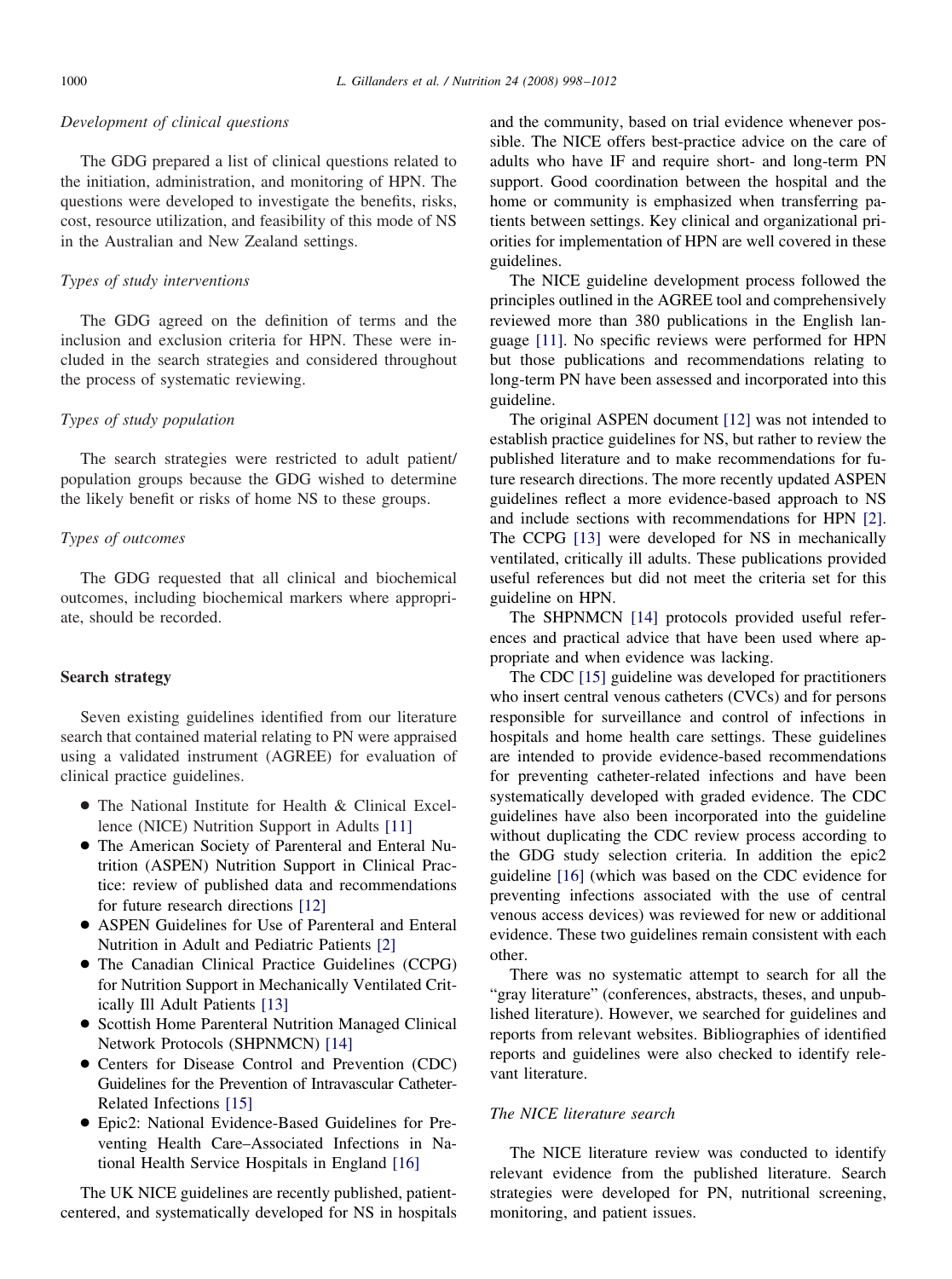Search filters to identify systematic reviews and randomized controlled trials (RCTs) were applied to the search strategies. No language restrictions were applied to the search; however, foreign-language papers were not requested or reviewed.

#### *Types of studies*

The NICE study design was restricted to RCTs, systematic reviews, and meta-analyses of RCTs, because of the potential bias associated with observational study designs.

The following databases were included in the NICE literature search:

- The Cochrane Library up to 2005 (issue 1)
- Medline (Dialog Datastar) 1966 –2005 (week)
- Embase (Dialog Datastar) 1980 –2005 (week)
- Cinahl (Dialog Datastar) 1982–2005
- Allied & Complementary Medicine (Dialog Datastar) 1985–2005
- British Nursing Index (Dialog Datastar) 1994 –2005

Each database was searched by the NICE from its start date up to March 3, 2005 and was not duplicated by the GDG. The references for HPN were reviewed for validity and levels of evidence.

Papers identified after this date and up to June 2007 by the GDG were searched by the same method and the same validity criteria.

# *The GDG literature search*

The following relevant interventions were extracted by the GDG from the systematic review by the NICE for NS in adults [\[11\]:](#page-12-0)

- Enteral nutrition versus PN
- Venous access for PN through a tunneled catheter versus a non-tunneled catheter
- Complications from PN
- Tailored PN preparations versus standard PN preparations
- Energy, protein, fluid, electrolytes, minerals, and micronutrient requirements.

Note: Immune-enhancing substances were not reviewed by the NICE and were not considered to be part of the GDG HPN remit at this time.

## *GDG guideline study selection criteria for HPN*

For each meta-analysis/review paper included in our review process, the GDG assessed the intervention, number of trials, population selection criteria, search strategy, independent validity assessment, method of pooling results, assessment of homogeneity, and other outcomes.

Where no meta-analyses, RCTs, or reviews were identified and no evidence was found using existing guideline references by hand searching the reference lists of retrieved review papers, the GDG search strategy was broadened to include observational studies related to HPN.

The language of the recommendations is linked to the strength of the evidence for PN allocated by the NICE and adapted where appropriate to the Australasian HPN experiences. The guidelines were developed to apply to the average patient with IF in a general situation. We recognize that these recommendations may not apply in all situations and individual patient or site characteristics will need to be considered.

#### *Absence of literature*

The recommendations in the NICE and ASPEN guidelines have been systematically and rigorously developed. However, for a number of the clinical questions there was an absence of RCT evidence because the clinical questions did not lend themselves to controlled trials and systematic reviewing or there were too few trials identified to make substantive recommendations. Invariably, we needed to use additional approaches such as surveys or informal/formal consensus development to assist with some areas of the guideline. These include:

- Nutritional screening
- Indications
- Ethical and legal issues
- Prescription of nutrients
- Monitoring
- Nutritional assessment
- NS teams
- Patients' and carers' views

The process indicated that a number of clinical questions were not addressed by the published literature or the guidelines currently available. Frequently guidelines have been based on expert opinion alone. In addition, many of the HPN questions for Australia and New Zealand are about processes, people, and treatment outcomes.

Taking this into consideration, it was decided that the most valuable documents that could be developed in relation to the provision of HPN would be a consensus guideline using levels of evidence where available. Where no evidence existed, some references have been included outside the agreed literature search criteria to provide sign posts for interested clinicians. This is one way of providing clinicians a justification of intervention because HPN cannot be always primarily based on prospective randomized trials. The National Health and Medical Research Council evidence grading system is used [\[17\].](#page-13-0)

- Level 1: Evidence is obtained from a systematic review of all relevant RCTs.
- Level II: Evidence is obtained from at least one properly designed RCT.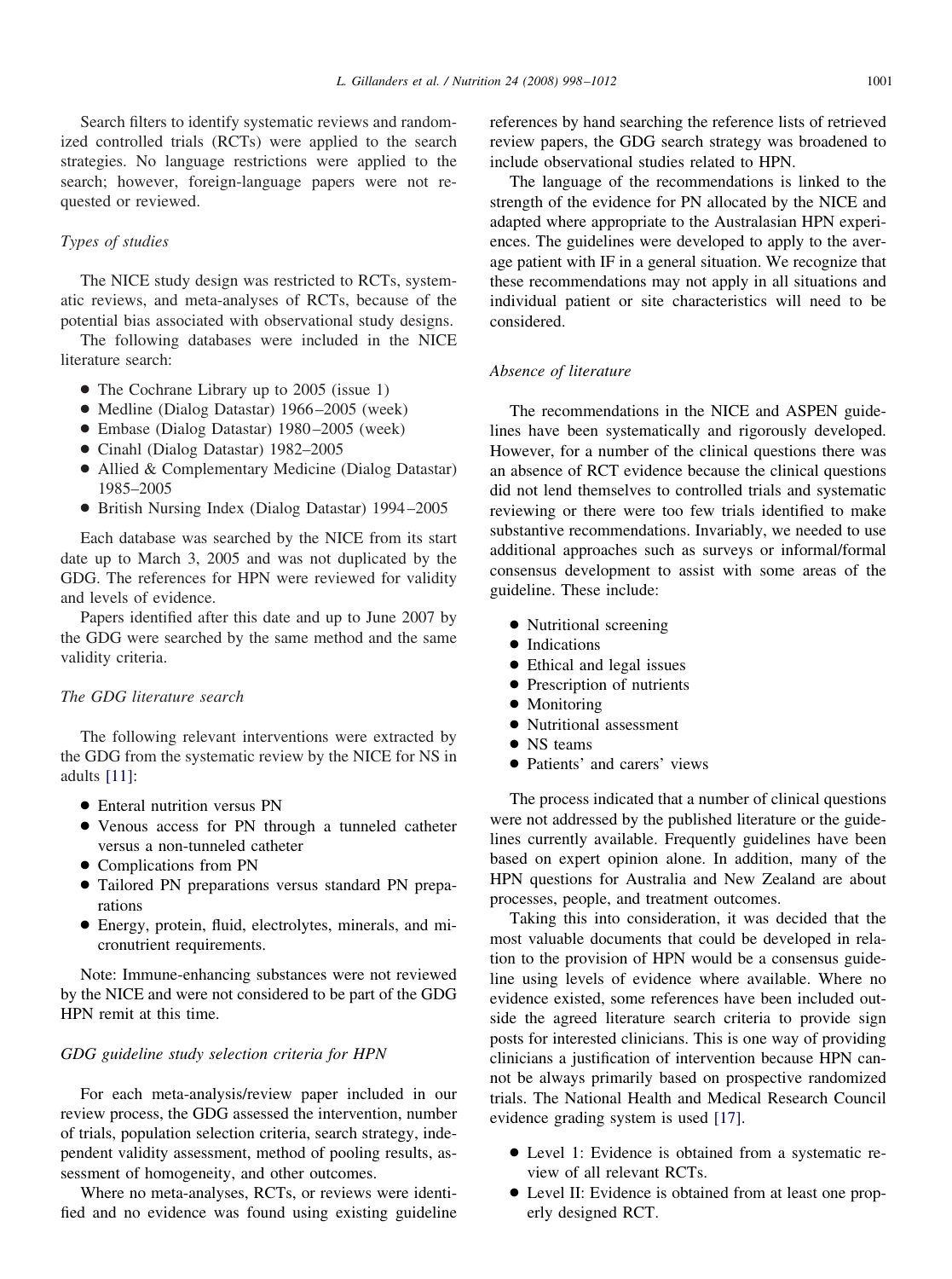- Level III-1: Evidence is obtained from well-designed pseudo-RCTs (alternate allocation or some other method).
- Level III-2: Evidence is obtained from comparative studies with concurrent controls and allocation not randomized (cohort studies), case– control studies, or interrupted time series with a control group.
- Level III-3: Evidence is obtained from comparative studies with historical controls, two or more singlearm studies, or interrupted time series without a parallel control group.
- Level IV: Evidence is obtained from case series, posttest or pre-test and post-test.

However, as was identified by the European Paediatric Parenteral Nutrition Guideline [\[18\],](#page-13-0) there are problems using such a clinical system in matters such as parenteral admixture stability and medication coadministration where laboratory investigations or basic scientific principles are more appropriate. For example, calcium and phosphate in the right proportions will always precipitate, or a freerunning infusion set will always carry a risk of heart failure and death. It is therefore necessary to reflect appropriately the levels of supporting evidence when it is other than RCTs. The following system has been adopted:

- Level I-S: Evidence from multiple well-conducted laboratory studies or from widely accepted laws of chemistry or physics.
- Level II-S: Evidence from only one or two studies, well designed, and undertaken in respected institutions or multiple studies but with questionable reliability.
- Level III-S: Evidence from only one study and a questionable method and/or source and/or a conflict of interest.
- Level IV-S: Evidence extrapolated from basic principles, but not formally tested in context (Table 2).

# *Guideline development process*

The draft guidelines were written and compiled by a small group of volunteers and then circulated to all members of the GDG for several revisions before approval. The guidelines were developed by GDG consensus and did not represent any individual view.

Most aspects and recommendations of a draft version of the guideline were piloted in a non-structured manner by members of the GDG during the development process and feedback was elicited. The draft guideline was used by centers of expertise in New Zealand and Australia and by isolated practitioners in both countries. The perspectives of patients on HPN on the draft guidelines were also ascertained from a small selected group of Australian and New Zealand patients on HPN. Revisions were made after commentary from all these groups before submitting the guidelines for structured external review.

| Table 2 |                          |
|---------|--------------------------|
|         | Language recommendations |

| Conditions                                                                                                                                       | Language of recommendation                                                                                                                                                    |
|--------------------------------------------------------------------------------------------------------------------------------------------------|-------------------------------------------------------------------------------------------------------------------------------------------------------------------------------|
| If there were no reservations<br>about endorsing an<br>intervention                                                                              | "Strongly recommended"                                                                                                                                                        |
| If evidence was supportive but<br>there were minor<br>uncertainties about the<br>safety, feasibility, or costs<br>of the intervention            | "Recommended"                                                                                                                                                                 |
| If the supportive evidence was<br>weak and/or there were<br>major uncertainties about<br>the safety, feasibility, or<br>costs of an intervention | "Should be considered"                                                                                                                                                        |
| If there was inadequate or<br>conflicting evidence                                                                                               | No recommendation, <i>i.e.</i> , "insufficient"<br>data," but "by consensus the GDG<br>recommends" when it is necessary<br>to provide a response to the clinical<br>question. |

GDG, Australasian Society of Parenteral and Enteral Nutrition Home Parenteral Nutrition Guideline Development Group

The guideline was peer-reviewed in Australia and New Zealand and by internationally recognized HPN practitioners.

External reviewers were asked to critique the process, provide feedback on whether there were additional studies pertinent to HPN, and state whether the guideline was logical, clear, and practical. The GDG considered all feedback and further revised the guidelines accordingly. The final guideline was approved by all the members of the GDG and then by the AuSPEN Council.

The guideline should be reviewed and updated by a GDG convened by AuSPEN every 2 y with a complete review after 5 y.

#### **Clinical and practical questions for HPN**

Ten clinical questions were identified for inclusion in the AuSPEN HPN guideline. Each question is answered by reviews of the evidence and summaries of the GDG discussion, and a final recommendation is made (summarized in Appendix).

- 1. What are the criteria for selection for an HPN program?
- 2. How should patients be trained for HPN?
- 3. Who should provide care for patients on HPN?
- 4. How should CVCs for HPN be selected and placed?
- 5. How should HPN prescriptions be formulated and provided?
- 6. How should infusion pumps and ancillary products be selected and provided?
- 7. How should CVC-related complications be managed?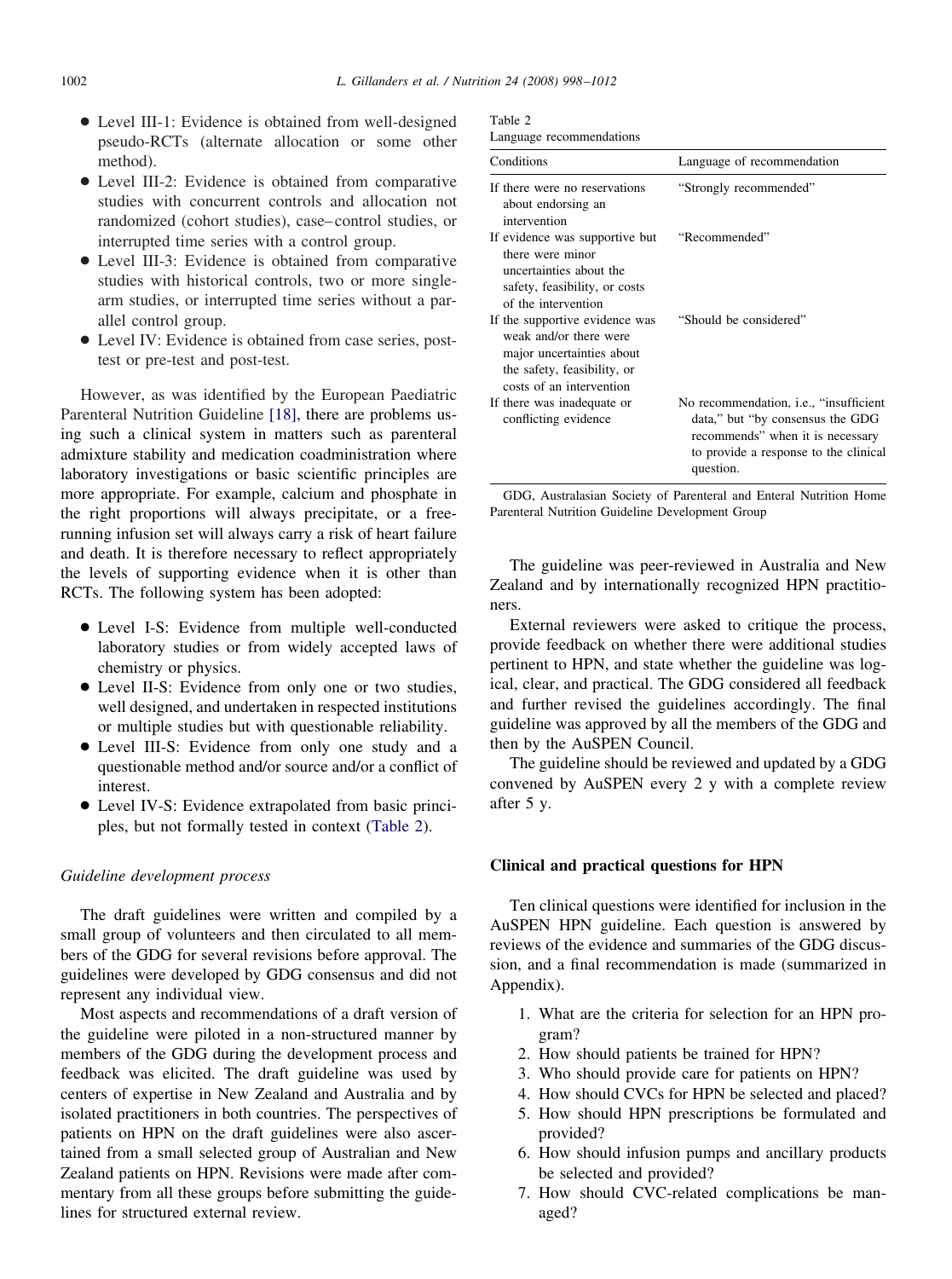- 8. Can patients on HPN be safely prescribed other intravenous medications?
- 9. How should HPN be monitored?
- 10. How is HPN funded in Australia and New Zealand?

#### *1. What are the criteria for selection for an HPN program?*

1.1. There are no trials that provide evidence of efficacy of HPN versus no HPN in documented IF. Long-term PN in this setting is a life-preserving therapy. The GDG was thus unable to make a graded recommendation. The GDG by consensus developed principles with reference to the SHPNMCN [\[14\]](#page-13-0) and with regard to medical ethics.

1.2. There is no international consensus for the indications of HPN in malignancy [\[19\].](#page-13-0) The GDG reviewed the available evidence and agreed on principles only without statements about specific malignancies or expected length of survival.

1.3. Freedom from hunger and malnutrition is a basic human right and alleviation is a fundamental prerequisite for human (and national) development [\[20\].](#page-13-0) However, when considering HPN for the treatment of any condition, qualityof-life expectations should be assessed. Patients and their carer/families need to choose appropriate therapies for themselves, with adequate explanation being provided to them regarding treatment options and associated risks and benefits (Table 3) [\[21\].](#page-13-0)

- All patients who are considered for entry into an HPN program should have documented IF that, despite maximal medical therapy, would lead to deteriorating nutrition and/or fluid status.
- In cases of short bowel syndrome, patients should first have undergone a trial of enteral nutrition.
- Patients with documented IF should be assessed by a clinician and/or multi-professional group with an expertise with IF.
- The patient and/or carer(s) must be physically and emotionally able to undertake HPN training.
- The ability of the patient to co-operate with therapy should be taken into account when assessing for HPN. An assessment should be made of the appropriateness of the domestic situation.

Patients who have intestinal failure because of cancer may be suitable for HPN but the following additional points should be considered carefully:

- Likelihood of response to oncologic treatment
- An awareness of the diagnosis and likely prognosis

Table 3 Four-principle approach to medical ethics [\[21\]](#page-13-0)

| Beneficence     | Providing benefit                       |
|-----------------|-----------------------------------------|
| Non-malfeasance | Deliberate avoidance of harm            |
| Autonomy        | Principle of self-determination         |
| Justice         | Equitable provision of resources to all |

- Quality of life
- End-of-life issues, withdrawal of treatment

1.4. Provision should be made to review cases and ongoing need for HPN at regular intervals (see question 9—How should HPN be monitored?).

#### *2. How should patients be trained for HPN?*

2.1. There are no published trials that compare outcomes of training patients in HPN management by different methods. The GDG thus was unable to make a graded recommendation. A qualitative research in education processes suggests that successful learning characteristics can be developed into a framework for teaching delivery of home infusions [\[22\].](#page-13-0)

2.2. By consensus the GDG recommends that the patient be trained in the management of HPN as an inpatient in preparation for the home environment. The patient will need to be stable on the HPN regimen before being discharged. The training process may take from several days to weeks depending on the patients' ability to learn the techniques to ensure safe practice in the home. In some few instances, care in a residential care facility may be an option. The patient will also need to be stable on the HPN regimen before being discharged.

2.3. *Key criteria for patient HPN competency training.* Training institutions will determine competency to selfmanage HPN before discharge. A checklist of criteria for patients/carer(s) and trainers to sign-off as a written record of demonstrated competence may be helpful.

The patient/carer(s) will be able to:

- Demonstrate understanding of principles of asepsis and its importance
- Demonstrate safe delivery of HPN according to institutional protocol guidelines
- Recognize specific problems and symptoms and respond appropriately. These commonly include mechanical problems with the line and febrile episodes
- Have a connected telephone for medical support, emergency services, and logistics planning and delivery
- Live independently or have adequate care and support
- Have a home environment that provides a clean space for sterile additions, HPN setup, and connection
- A dedicated refrigerator may be needed for HPN solution storage

#### *3. Who should provide care for patients on HPN?*

3.1. There are no published trials that compare outcomes of patients cared for by different types of professional groups and/or institutions. The GDG thus was unable to make a graded recommendation.

3.2. Several retrospective studies have shown improved benefits of HPN therapy when patients are referred early to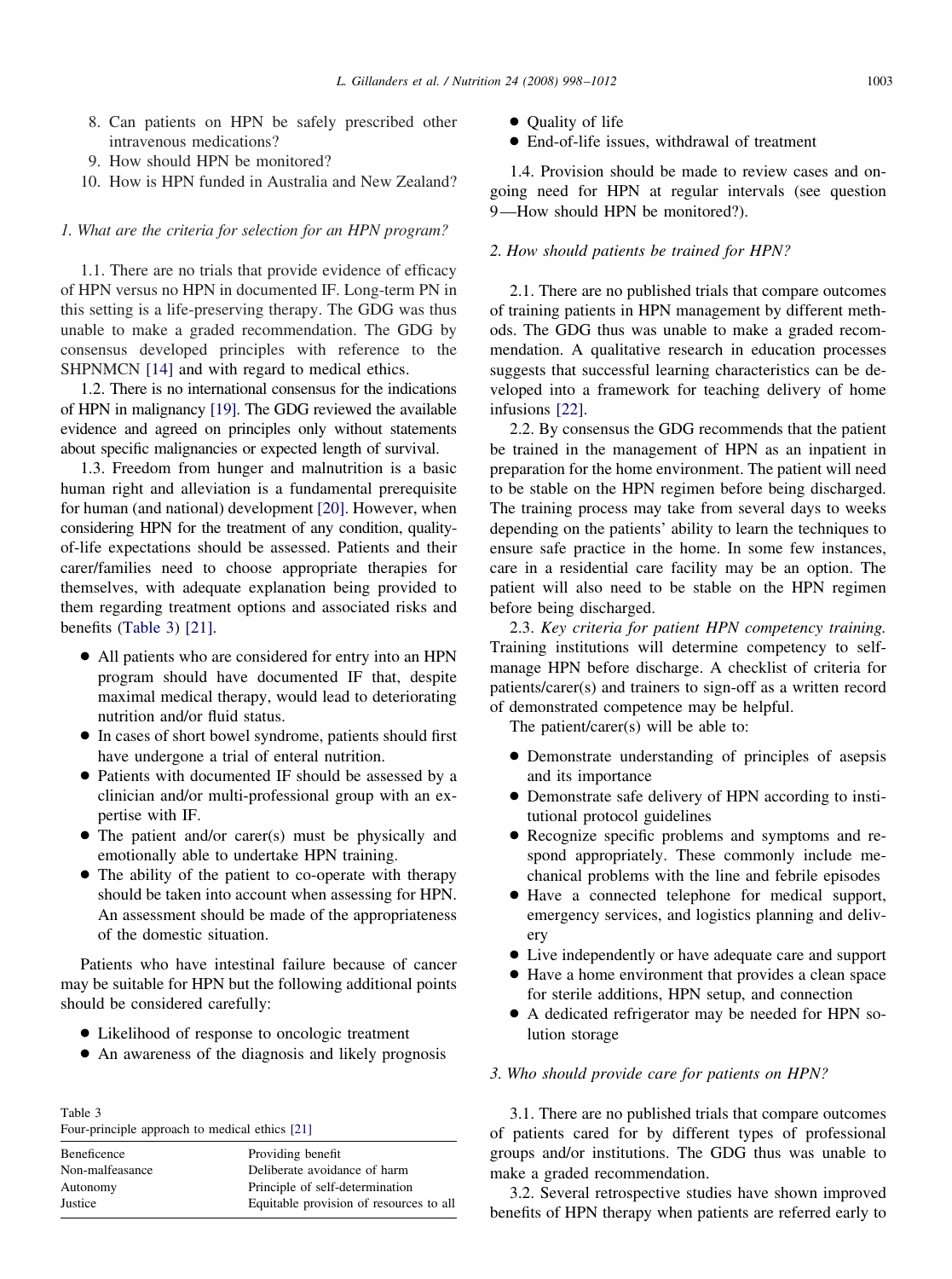expert centers, where multidisciplinary teams exist [\[23–25\].](#page-13-0) The NICE guidelines [\[11\]](#page-12-0) and SHPNMCN [\[14\]](#page-13-0) protocols emphasize that patients receiving HPN should be supported by a co-ordinated multidisciplinary team with experience in delivery of HPN.

3.3. The GDG recommends by consensus that there is a named lead clinical consultant for an HPN service that ensures co-ordination and appropriate management of a patient within a multidisciplinary team.

Training can involve (but is not limited to) the following health professionals:

- Consultant medical staff
- Specialist nurses with expertise in management of long-term CVC and HPN management protocols
- Dietitians
- Pharmacists
- Allied health (psychologists, social workers, physiotherapists, occupational therapists)
- Nurses/pharmacists/dietitians or other expert staff employed by HPN product and service supply companies
- General practitioners
- District or community nurses

3.4. The patient and carer should receive an individualized care plan that includes overall aims and monitoring plan.

Patients and their families/carers should know all people who have significant roles in their care (with a written record of their names, positions, and contact details).

The patient may be provided with an open admission letter and/or written pathway for emergency/ambulance services. The patient may also be provided with a summary document of his/her condition.

3.5. *Patient support groups.* Organizations such as Patients on Intravenous and Nasogastric Nutrition Therapy (United Kingdom) and the Oley Foundation (United States) provide assistance, encouragement, moral support, and social interactions for some patients in other countries [\[26,27\].](#page-13-0)

## *4. How should CVCs for HPN be selected and placed?*

4.1. The CDC guidelines for the prevention of intravascular catheter-related infections [\[15\]](#page-13-0) are designed to reduce the infectious complications associated with intravascular catheter use. The CDC notes that recommendations should be considered in the context of the institution's experience with catheter-related infections, experience with other adverse catheter-related infections (e.g., thrombosis, hemorrhage, and pneumothorax), and availability of personnel skilled in the placement of intravascular devices. Recommendations are provided for 1) intravascular catheter uses in general; 2) specific devices; and 3) CVC use for PN. Recommendations regarding the frequency of replacing catheters, dressings, administration sets, and fluids also are provided.

The CDC and others recommend that practitioners select the catheter, insertion technique, and insertion site with the lowest risk for complications (infectious and non-infectious) for the anticipated type and duration of intravenous therapy [28–30] (level II).

The GDG by consensus recommends use of this guideline.

4.2. There is limited RCT evidence regarding long-term catheter usage in patients on HPN. However, there is evidence regarding long-term catheter usage in oncologic patients [\[31\].](#page-13-0) This has been extrapolated to provide evidence for HPN catheter selection.

The ideal for HPN is a single-lumen catheter specifically placed for the purpose, in consultation with the patient and/or carers, to ensure that the exit site is accessible for self-management and so that it may be concealed under clothing (level III-2).

A multilumen catheter may be preferred when a patient requires other concurrent parenteral therapy [\[32\].](#page-13-0) Dedicating particular lumens to specific functions, e.g., HPN, chemotherapy, etc., reduces the potential for error [\[33\]](#page-13-0) (level III-2).

Patients may be referred and accepted for HPN with an existing catheter. The GDG recommends by consensus that, even if such catheters are not ideal for the individual in terms of catheter choice, site of insertion, or catheter tip position, if the line is clean and functional, suitable for self-care, and acceptable to the patient, its use may be preferable to placement of a new catheter.

4.3. Current CVC types, materials, and connectors and alternative access choices in Australia and New Zealand are:

- Tunneled catheters (e.g., Hickman/Broviac with or without Groshong valve silicone catheters; Bard Access Systems, Salt Lake City, UT, USA): These offer acceptable rates of sepsis and thrombosis and ease of use. The visible length may be repaired if damaged (level III-2).
- Fully implanted catheters: (e.g., Port-a-cath): These CVCs are accessed through the skin by a needle and are favored by some patients for functional and cosmetic reasons, e.g., bathing and swimming, and could be considered for patients with a coexistent stoma. These are often also better suited for intermittent rather than daily use (level IV).
- Peripherally inserted CVCs: These are acceptable for short-term HPN (can provide access for up to 12–18 mo) [\[34\].](#page-13-0) Because the exit position effectively disables one hand, self-care may be difficult (level III-2).
- Arteriovenous fistulae: This type of access can be useful when central venous access becomes impossible.

4.4. *CVC material.* Standard silicone catheters are robust and soft and can last for  $10-15$  y  $[33,35,36]$ . There is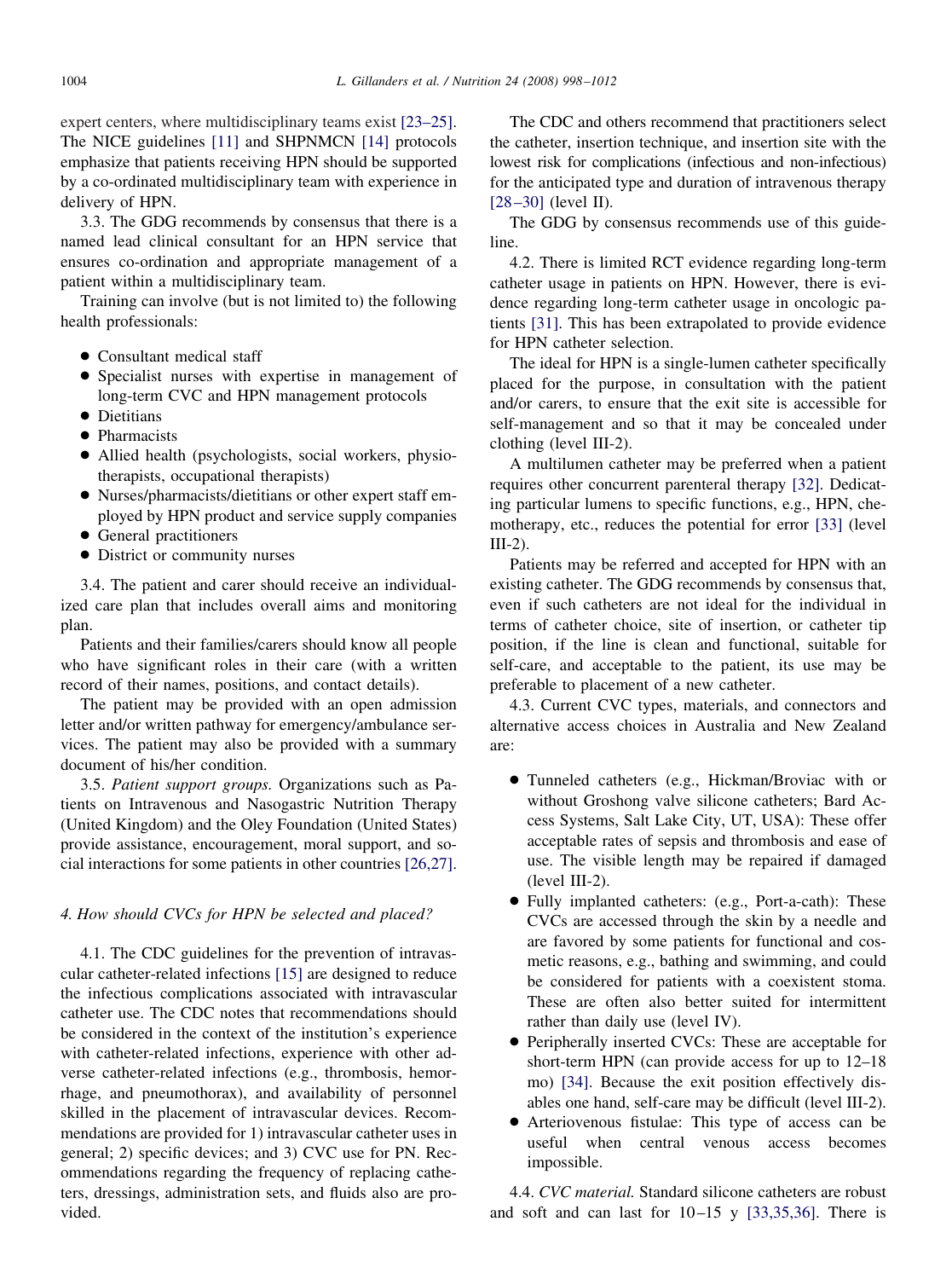insufficient evidence to currently recommend alternative CVC materials (Teflon, antibiotic impregnated lines).

4.5. *CVC line connectors.* All connections should be Luer-locked to prevent accidental disconnection and air embolus. All external tunneled catheters should have a clamp and be locked under positive pressure. Patients should be informed of the alternatives and participate in the choice of catheter as appropriate.

4.6. *CVC placement and care.* To minimize complications or side effects, the smallest single-lumen catheter should be inserted into the largest possible vein. Almost always the vein selected will be the subclavian or internal jugular. When the internal jugular is used, an exit site on the neck is uncomfortable for the patient and difficult for selfcare; the line must be tunneled to a more suitable position  $[33]$  (level IV).

The tip of the CVC should be positioned in the lower portion of the superior vena cava. Alternative access through the inferior vena cava is possible when there is obstruction of the superior vena cava.

4.7. *CVC insertion and exit site.* Surgical or radiologically guided percutaneous insertion using an aseptic technique should be used to insert a CVC. For skin preparation 2% aqueous chlorhexidine is the antiseptic of choice [\[15\].](#page-13-0) All catheter insertions solely for HPN should be undertaken by practitioners who are skilled in the technique and understand the needs of HPN therapy. Procedures should be minimally invasive. Image intensification is essential to confirm tip position [\[32\]](#page-13-0) (level III-2).

*Exit site dressings.* Dressings for the CVC exit site are recommended for about the first 10 d. Highly permeable transparent dressings or dry gauze are acceptable. The former should be changed weekly in the absence of a specific indication (blood, pus) and the latter daily. With a dry healed exit site, dressings are not necessary except for peripherally inserted CVC lines [\[15\]](#page-13-0) (level II).

# *5. How should HPN prescriptions be formulated and provided?*

5.1. It is essential to estimate nutritional requirements before instigating HPN. Because inadequate or excessive macronutrient or micronutrient provision can be harmful, recommendations on appropriate levels would ideally be based on large studies comparing the effects of different levels of feeding at home on clinical outcomes, e.g., complications and mortality.

However, few such studies have been published and there is insufficient evidence for the GDG to make a graded recommendation on formulation. In the absence of such studies the GDG recommends by consensus that patients prescribed PN should have their nutritional requirements determined by health care professionals with the relevant skills and training in the prescription of NS before selection of a particular PN product.

5.2. *Formulation*. The prescription for HPN should be individualized to the patient's requirements. Many stable patients on HPN are satisfactorily maintained on prescriptions that provide 30 –35 mL of fluid, 0.8 –1.4 g of protein  $(0.13-0.24 \text{ g of nitrogen})$ , and  $20-35 \text{ kcal of total energy}$ (including that from protein) per kilogram per day [\[11\],](#page-12-0) with about one-third of the energy as lipid [\[37\].](#page-13-0) In exceptional circumstances larger proportions of lipid may be appropriate when persistent hyperglycemia is a problem [\[38\].](#page-13-0) The HPN formulation must also include adequate electrolytes and micronutrients in amounts that are optimally tailored to the clinical and intestinal status of the patient [\[2,39,40\].](#page-12-0) Additional fluids and electrolytes may be required in the HPN prescription if there are significant gastrointestinal losses (level III-2).

5.3. Parenteral nutrition can be administered as a continuous infusion (24 h) or cyclically (intermittently over shorter periods, e.g., 10–18 h). For patients on long-term PN, cyclical administration allows patients periods of free movement and potential metabolic benefits. However, controversy persists as to the optimal method of PN administration and the NICE guideline group conducted a review to compare PN given cyclically with PN given continuously [\[11\].](#page-12-0)

The NICE group identified six RCTs but three were in patients who received peripheral PN only and described the incidence of infusion phlebitis. The other three studies included patients receiving central venous PN but were hospitalized short term. The NICE group concluded that, although continuous PN resulted in more efficient utilization of nutrients, none of these studies applied to patients on HPN and these patients should have cyclical administration to help maintain free movement and quality of life. Cycling HPN may also have metabolic advantages in minimizing longer-term liver complications [\[41\]](#page-13-0) (level IV).

The prescription must be reviewed periodically and will always need to reflect individual patient requirements [\[11,42\].](#page-12-0) Where a non-standard formulation is required, a specific stability statement should be obtained from the admixture supplier [\[43\]](#page-13-0) (level I-S).

5.4. *Preparation*. The HPN admixture must be sterile and non-pyrogenic. It is usually supplied in a single "all-in-one" bag or multichamber bag for mixing before use (level IV).

Admixtures should be prepared to well-validated formulations [\[43\]](#page-13-0) under good pharmaceutical manufacturing practice conditions [\[44\].](#page-13-0) Basic principles for compounding allin-one admixtures have been established [\[45\]](#page-13-0) and several stability assessment techniques are now available [\[46\].](#page-13-0) The ASPEN guidelines for safe practices for PN have been extensively revised [\[47\],](#page-13-0) leading to improved compliance in the United States, but there are still significant variations in PN ordering and labeling [\[48\].](#page-13-0)

The HPN compounding is usually undertaken by a specialist HPN supply company or a hospital-based aseptic compounding unit. Care should be taken when using standard PN bags or multichamber bags that have not had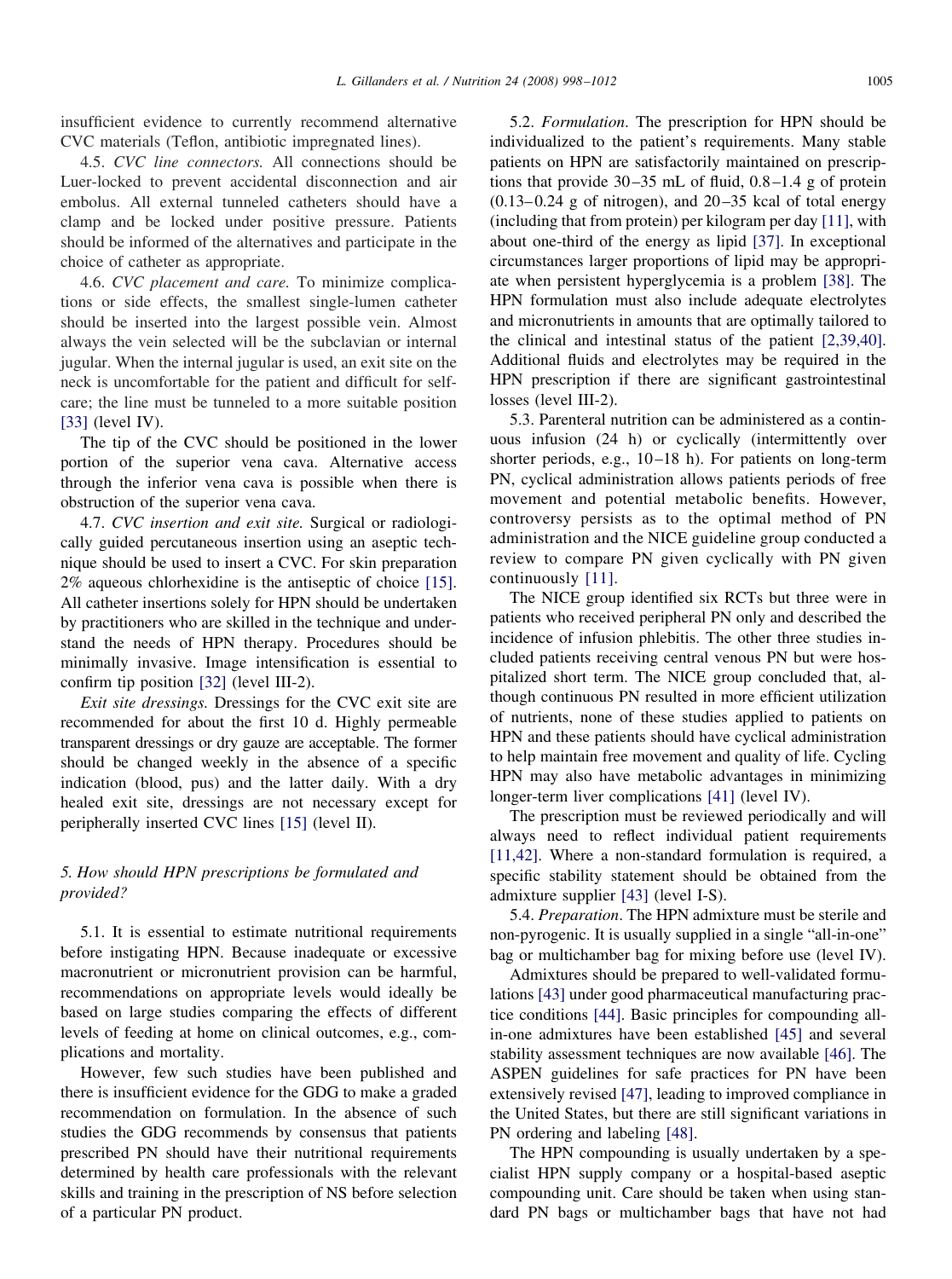tailored additions of electrolytes or micronutrients made under pharmaceutical conditions [\[11\].](#page-12-0)

Currently no large randomized trials have compared the use of standardized PN formulations with individualized PN with respect to safety outcomes. Most studies have been non-randomized or historically controlled and none have involved patients on HPN. Two prospective trials with adults and pediatric hospitalized patients demonstrated potential cost advantages [\[49,50\].](#page-13-0) A statement on PN standardization has been published by ASPEN [\[51\].](#page-13-0)

The GDG is unable to provide a graded recommendation about standardized versus tailored PN.

5.5. *Delivery*. Delivery of HPN admixtures to patients should be in stout containers with known temperature/time characteristics to ensure admixture storage requirements are not exceeded in transit. Attention should be paid to patients living in particularly hot or cold regions [\[43\].](#page-13-0) The ambient temperature of the HPN solution must be kept at  $4-28^{\circ}$ C and air excluded from the all-in-one admixture [\[52\].](#page-13-0) National and international travels are possible with prior planning and consultation with clinicians and the supply companies (level I-S).

The patient should be consulted to establish stock-holding and delivery schedules. These should as far as possible not require regular intervention by the patient (routine pattern deliveries). It should be possible for the patient to easily obtain additional items to allow for items contaminated during opening and other similar problems [\[53,54\].](#page-13-0)

Questions or concerns from the patient or carer(s) regarding treatment should be directed to the NS team or clinicians currently caring for the patient.

Questions or concerns the patient or carer(s) may have regarding the delivery times, service, or condition of any of the items (admixtures or consumable accessories used) that are delivered to the home should be directed to the supplier (the hospital pharmacy or a product supply company).

# *6. How should infusion pumps and ancillary products be selected and provided?*

6.1. There is no RCT evidence comparing different pumps and ancillary product usage by patients on HPN. The GDG was unable to make a graded recommendation. The GDG used a consensus approach and consultation with professional staff employed by a homecare product supply company [\[55\]](#page-13-0) that provides HPN in New Zealand and Australia.

6.2. Electronic pumps with appropriate delivery sets should be used to manage and monitor the delivery of the HPN. An ambulatory pump is ideal to maximize the patient's ability to remain independent and mobile [\[56\].](#page-13-0) If an ambulatory pump is not available (or appropriate because of the patient's condition), a standard volumetric pump with an intravenous stand is an alternative. The range of other sterile consumable products or accessories required for use by the patient at home will vary, dependent on the pump in use and individual patient requirements.

The pump should have the following features:

- Intuitive and easy to operate
- Easy to clean
- Service and maintenance contract provided
- Battery backup
- Variable audible alarm control
- Programmable mode options that include ramp-up/ ramp-down and continuous infusion modes
- Option to "lock out" those infusion modes not required and control the panel lock to prevent accidental or child tampering
- Is equipped with standard safety features that include [\[57\]](#page-13-0)
	- ° Air-in-line alarm
	- ° Upstream and downstream occlusion alarms
	- ° Free-flow protection device
	- ° Variable pressure delivery options
- A variety of pump-compatible sets should be available with different line lengths
- In-line filtration can be an option [\[58,59\]](#page-13-0)
- Compliant with ECRI Institute safety recommendations [\[60\]](#page-14-0)

Patients must be provided with comprehensive instruction on pump use and must demonstrate their competence. A 24-h  $\times$  7-d troubleshooting backup service by telephone from the hospital biomedical engineering department or supply company should be expected (level III-S).

## *7. How should CVC-related complications be managed?*

7.1. There are no randomized trials that compare different management strategies for CVC-related complications.

The major CVC problems encountered by patients established on HPN are occlusion, catheter-related sepsis, and catheter breakage. There are a number of studies including well-validated laboratory studies that enable graded recommendations to be made regarding some clinical situations.

7.2. If sepsis is suspected, early diagnosis and management are important. Cultures through the line and two peripheral blood cultures should be undertaken as soon as there is concern [\[15,61\].](#page-13-0) Doppler ultrasound, transesophageal echocardiography, linograms, central venography, computerized tomography, and magnetic resonance imaging have been used to successfully define the extent of thrombosis and monitor response to therapy [\[62\].](#page-14-0)

7.3. *Occlusion*. Prevention is better than cure. Occlusion, partial or complete, can be related to the presence of an expanding fibrin sheath, blood clot in or around the catheter, drug precipitates, lipid sludge, catheter kinking, or the catheter tip impinging on the wall of the vein [\[33,63\].](#page-13-0)

Correct catheter placement, thorough patient or carer training, meticulous asepsis, and proper flushing may help to avoid occlusions and limit the problem.

Catheter occlusion should be promptly resolved or it may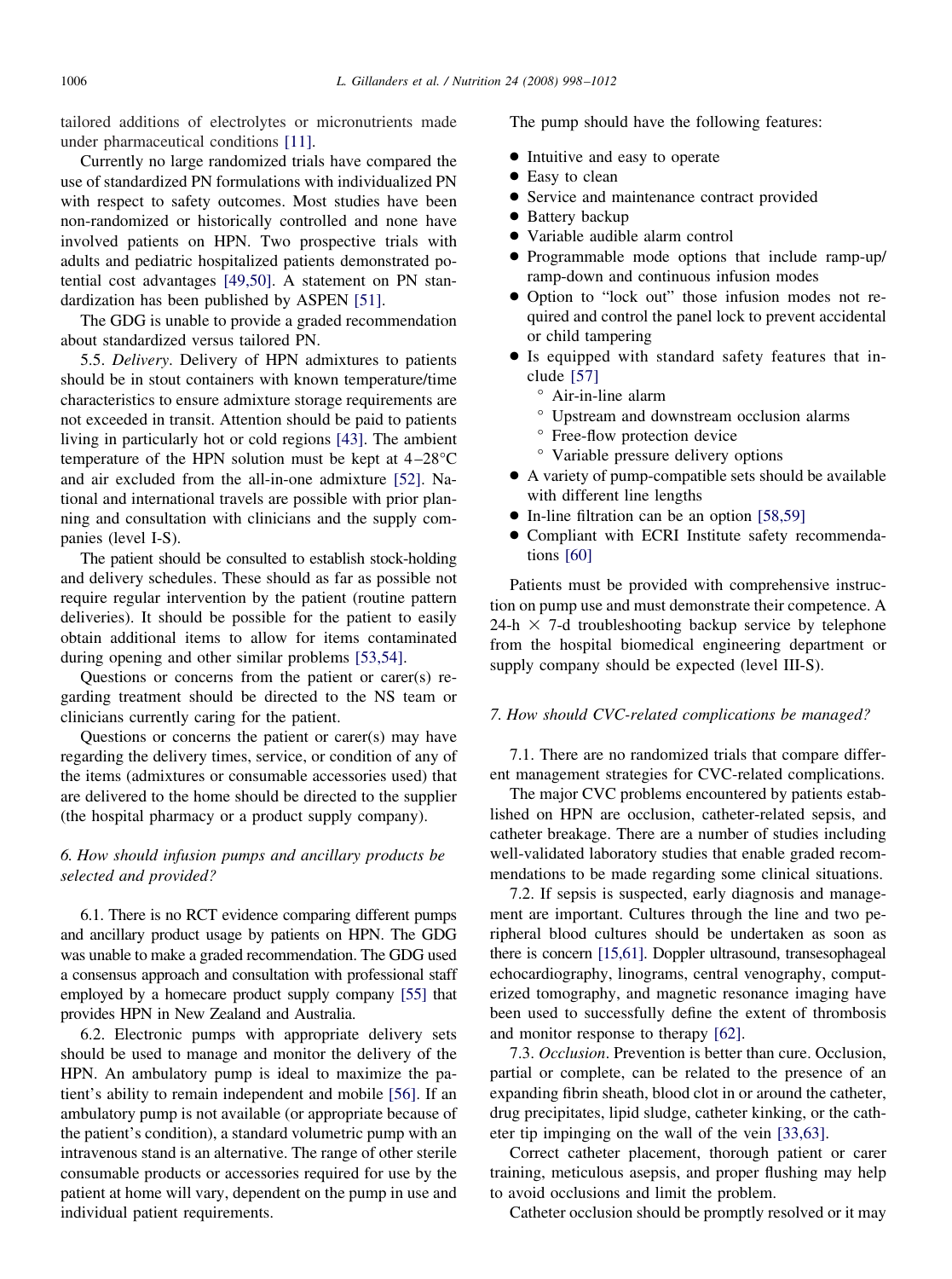lead to the more serious complications of sepsis and thrombosis [\[33\]](#page-13-0) (level IV).

7.4. *Central venous thrombosis*. Symptoms include distended veins, ipsilateral limb swelling, chest pain, interscapular pain, and superior vena cava syndrome. Management will depend on the time of presentation, presence or absence of sepsis, anticipated difficulty with cannulating the patient to provide a new catheter, and the perceived risks of thrombolysis.

Management strategies include thrombolysis, anticoagulation, and radiologic stenting, but the GDG was unable to make a graded recommendation because there are insufficient data. By consensus the GDG suggests, if within 3– 4 d of onset, "low-dose" thrombolysis to limit hemorrhagic complications be employed.

Thrombolysis with urokinase, streptokinase, and tissue plasminogen activator using boluses or infusions over a wide range of doses has been used successfully to unblock catheters [\[62\].](#page-14-0)

The GDG found insufficient data to make evidencebased recommendations on preferred thrombolysis agents.

By consensus the GDG recommendation was that thrombolysis with tissue plasminogen activator is the currently preferred thrombolytic agent. If imaging and clinical response confirm successful resolution, the catheter can remain in place and anticoagulation therapy considered.

A hematology consult is recommended. Long-term warfarin is recommended in some patients who can absorb warfarin and maintain a therapeutic international normalized ratio.

Radiologic "stripping" of CVCs to remove the fibrin sheath can be performed in some centers.

In some radiologic centers stenting of the partially occluded superior vena cava can be performed, re-establishing patency to enable reinsertion of a CVC at a later date.

7.5. *Catheter fracture and air embolism*. Catheter fracture and the potential for air embolism can be a medical emergency. Patients on HPN must be educated on the technique of catheter clamping and immediately notify their health care team. CVC "repair kits" are available that enable preservation of the catheter.

7.6. *Catheter migration*. It is important that the external length of catheter protruding is documented and monitored. If the tip of the CVC migrates into the lumen of a smaller central vein, then there is an increased risk of major venous thrombosis [\[64\].](#page-14-0)

CVC-related infection varies from mild fever with or without systemic symptoms to severe septic shock. The sudden onset of high swinging fevers (39 $\degree$ C to  $\geq$ 40 $\degree$ C) accompanied by rigors is highly suggestive of CVC-related sepsis [\[61\].](#page-14-0)

Patients must be made well aware of the significance of signs and symptoms and present promptly for treatment. An open admission letter for the patient could be of value, particularly if the patient must present to a facility other than the hospital managing the patient's HPN (e.g., if the patient lives a long way from the HPN base provider).

7.7. *Pathogenesis*. The potential sources of infection are

the HPN admixture and administration system, the skin, and the CVC connections.

If the patient on HPN presents with sepsis, this should be presumed to be line infection (in the absence of another possible cause of sepsis). Blood cultures using CVC-aspirated blood (all lumens) should be taken along with peripheral blood cultures. Identification of the same species of bacteria from peripheral and central cultures is highly indicative of line sepsis [\[65\]](#page-14-0) (level III-2).

If there are other possible sources of infection, particularly the abdomen, it is important to know with some certainty if the CVC is responsible. Unnecessary removal of the CVC should be avoided.

7.8. *Management*. HPN should be stopped while the cause is investigated (septic shock mandates CVC removal).

Blood cultures should be taken and institutional antibiotic protocols considered.

In some cases, CVCs can often be preserved by using decontamination techniques. Thrombolysis is an important component of decontamination because infection and thrombosis are often related [\[63,65\].](#page-14-0)

Protocols generally include systemic treatment of the infection with broad-spectrum or appropriate intravenous antibiotics, antibiotic locks to eradicate infection within the catheter, and thrombolytic locks to break down fibrin buildup within the catheter. There is insufficient evidence to recommend ethanol locks [\[66\]](#page-14-0) (level IV).

# *8. Can patients on HPN be safely prescribed other intravenous medications?*

8.1. Medications are frequently prescribed for patients on HPN but unrecognized interactions between drugs and nutrients can lead to poor outcomes [\[2\].](#page-13-0)

A drug–nutrient reaction may alter the kinetics and/or physiologic effect of a drug or nutrient, resulting in derangements in fluid– electrolyte balance, changes in vitamin status, and disturbances in acid– base balance [\[67\].](#page-14-0) Direct physical contact in the delivery system or the PN bag or during the compounding process may also affect the availability of the drug [\[68,69\].](#page-14-0)

The United States Pharmacopoeia makes specific recommendations for coadministration of medications with PN that address compatibility and efficacy [[70\].](#page-14-0) Nevertheless, drug–nutrient interactions can be so common that their clinical consequences are often not reported, thus limiting the data needed for evidence-based guidelines [\[2\].](#page-12-0)

8.2. The GDG by consensus recommends that all medications of patients on HPN should be reviewed for potential effects on nutritional and metabolic status (level III-2).

Coadministration or an admixture of medications known to be incompatible with PN should be prevented. Any additive lacking compatibility and stability data in the proposed admixture should not be added to PN formulations (level II).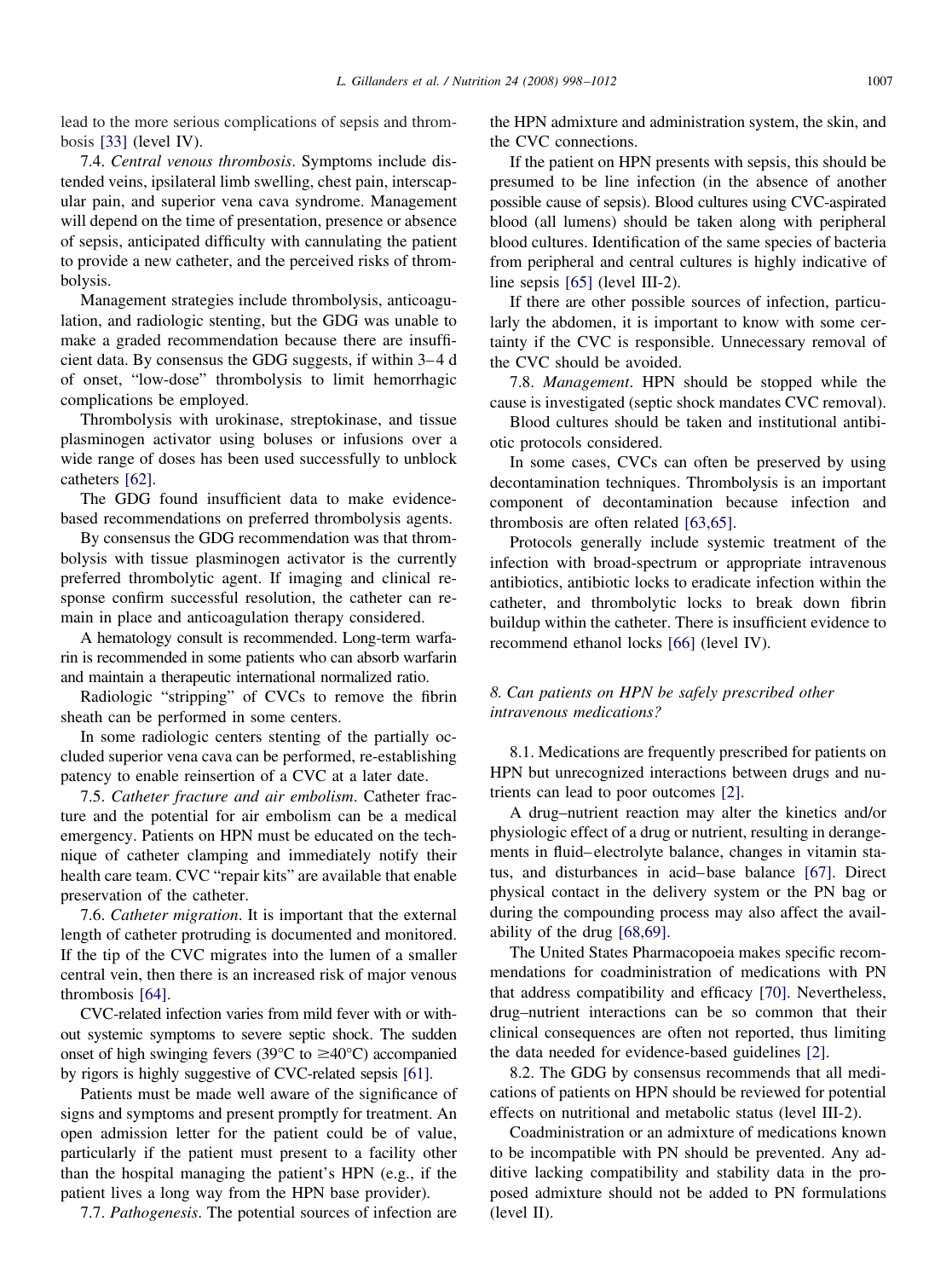# *9. How should HPN be monitored?*

9.1. The GDG found no prospective studies on the impact of different monitoring regimens on outcome including quality of life.

9.2. The NICE guideline states that it is essential that close support and monitoring by a hospital-based team experienced in looking after these complex patients is continued after discharge for as long as the patient requires HPN. However, they make no specific recommendations. The GDG considered a recent report on monitoring HPN in 42 centers in Europe [\[71\]](#page-14-0) and the SHPNMCN [\[14\]](#page-13-0) protocols. The European centers reported varying practices but only two-thirds had written guidelines. No cost-effective organizational model was proposed.

9.3. Quality of life describes health status from the patient's perspective and is an important component of ongoing monitoring. The GDG considers that there is a need for a standardized, validated HPN-specific instrument such as proposed by the SHPNMCN [\[9\]](#page-12-0) to measure quality of life in this population, which should become part of the routine ongoing clinical monitoring.

9.4. By consensus and by reference to the NICE guideline and the SHPNMCN, the GDG recommends that the following framework may provide a basis for safe and appropriate monitoring (Table 4).

All patients on HPN must have a baseline nutritional assessment and individual regimens should be based on nutritional requirements.

Patients on HPN must be seen and assessed on a regular basis by the multidisciplinary NS team (optimally a nurse, dietitian, and doctor). The timing will depend on the status of the patient and may range from weekly to every 6 mo.

The HPN monitoring should include a written record of the assessment and outcomes, which becomes part of the patient's permanent medical record.

Adjustments to therapy should also form part of this record.

## *10. How is HPN funded in Australia and New Zealand?*

10.1. Funding is required for short- and long-term care of patients on HPN. This is divided into two parts: one payment for the solutions used, and another payment for the consumables/accessories used as part of the therapy, i.e., infusion sets, dressings, and antiseptic solutions. Treatment costs vary per patient depending on the solutions and consumables/accessories used.

Funding differs between Australia and New Zealand.

10.2. *Australia*. Some private health funds provide an allowance for short-term PN therapy if it is directly related to the episode of care for which a patient has been hospi-

| Table 4                                           |  |
|---------------------------------------------------|--|
| Suggested framework for assessment and monitoring |  |

| Core monitoring       | Weight (and height if young person)                 |
|-----------------------|-----------------------------------------------------|
|                       | Oral intake                                         |
|                       | Biochemistry including electrolytes, glucose,       |
|                       | urea, creatinine, liver function tests (weekly      |
|                       | until stable then every 3 mo)                       |
|                       | Hematology screen (weekly until stable and          |
|                       | then every 3 mo)                                    |
|                       | Longer-term patients should have a lipid            |
|                       | screening                                           |
|                       | Magnesium, zinc, copper, manganese, selenium,       |
|                       | and iron status (baseline and 6 mo)                 |
|                       | Prescription/non-prescription medicines taken       |
|                       | Extra renal losses (e.g., stoma losses) should be   |
|                       | assessed for stability and adequate                 |
|                       | replacement planning                                |
|                       | Line status and adequacy of care                    |
|                       | <b>Functional</b> status                            |
| Additional monitoring | Glycemic monitoring if diabetic                     |
|                       | Bone health (DEXA) once per year for                |
|                       | vulnerable groups including postmenopausal<br>women |
|                       | Quality-of-life survey                              |
|                       | Body composition measurement, involving at          |
|                       | least anthropometry (muscle mass and fat            |
|                       | stores), to guide ongoing protein-energy            |
|                       | prescribing                                         |
|                       | Inflammatory markers if ongoing inflammatory        |
|                       | disease                                             |
|                       | Problem-solving checklists                          |
|                       | INR if anticoagulated                               |

DEXA, dual-energy x-ray absorptiometry; INR, international normalized ratio

talized. If long-term care is required, the care of the patient usually becomes the responsibility of the local public hospital.

Some patients pay for their own therapy if they have the financial means or there is no other choice. With negotiation private health insurance may be prepared to cover the cost of HPN for short-term therapy. This has to be undertaken on an individual patient basis. To date no private health insurer in Australia has covered the long-term cost of HPN.

Before application for funding can occur, a patient's solutions and consumables must be costed and quoted by the company who will be supplying the products.

It is recommended that this quote be figured on a yearly basis.

10.3. *New Zealand*. Pharmac (Pharmaceutical Management Agency) currently funds all patients on HPN in New Zealand. A patient profile form must be completed and a prescription sent to the provider company.

Note: Pharmac (Pharmaceutical Management Agency) is a Crown entity that secures pharmaceutical treatments for eligible New Zealanders (pursuant to the New Zealand Public Health & Disability Act, 2000).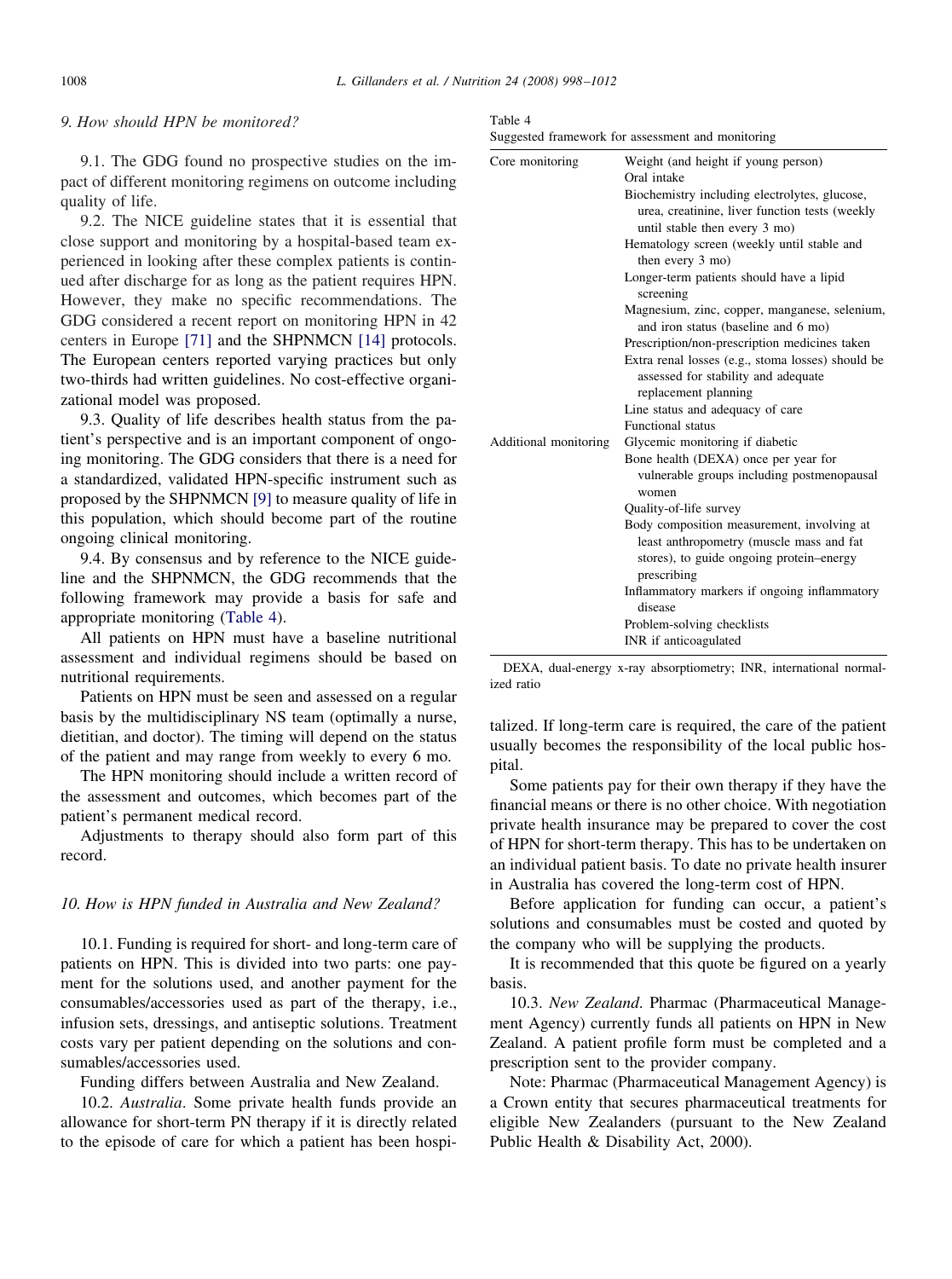# **Appendix**

# **Summary of topics and recommendations**

# 1 *What are the criteria for patient selection for an HPN program?*

The GDG was unable to make a graded recommendation on published evidence.

By consensus we recommend that patients have documented intestinal failure, have failed enteral feeding, and be physically and emotionally able to cope with training and the therapy. Patients with cancer may be suitable for HPN but additional factors and QOL should be considered.

## 2 *How should patients be trained for HPN?*

The GDG was unable to make a graded recommendation on published evidence.

By consensus we recommend patients on HPN be trained as inpatients to achieve competency in key criteria, which include principles of asepsis, safe delivery of HPN, and use of pumps and devices. A stable home environment is also important.

#### 3 *Who should provide care for patients on HPN?*

The GDG was unable to make a graded recommendation on published evidence.

- By consensus we recommend a patient on HPN be cared for by a multidisciplinary team with experience in HPN including a named lead clinical consultant.
- The patient on HPN should receive an individualized care plan that includes overall aims and a monitoring plan from the team.

# 4 *How should the CVC for HPN be selected and placed?*

The GDG strongly recommends that practitioners select the CVC, insertion technique, and insertion site with the lowest risk of complications for the patient on HPN (level II).

Single-lumen tunneled catheters made of silicone should be considered for long-term use. PICCs may be considered for shorter-term use (12–18 mo; level III-2).

## 5 *How should HPN prescriptions be formulated and provided?*

The GDG was unable to make a graded recommendation on published evidence.

- By consensus we recommend PN requirements be determined by health care professionals with relevant skills and training.
- The prescription for HPN should usually provide:
	- 30–35 mL fluid ·  $kg^{-1} \cdot d^{-1}$
	- 0.8–1.4 g protein (0.13–0.24 g nitrogen)  $\cdot$  kg<sup>-1</sup>  $\cdot$  d<sup>-1</sup>
	- 20–35 kcal ·  $kg^{-1} \cdot d^{-1}$  total energy (including that from protein) with about one-third of total energy being furnished by lipid.
- The HPN formulation must also include adequate electrolytes and micronutrients in amounts that are optimally tailored to the clinical and intestinal status of the patient. The admixture should be compounded under sterile conditions in compliance with national GMP standards.
- The infusion should ideally be cyclical so that patients can maintain QOL and minimize metabolic complications.

# 6 *How should infusion pumps and ancillary products be selected and provided?*

The GDG was unable to make a graded recommendation on published evidence.

By consensus we recommend that an ambulatory electronic pump with compatible delivery sets be used, to manage and monitor the delivery of HPN.

## 7 *How should CVC-related complications be managed?*

The major CVC problems encountered by patients on HPN are occlusion, catheter-related sepsis, and catheter breakage. Catheter fracture and the potential for air embolism can be a medical emergency.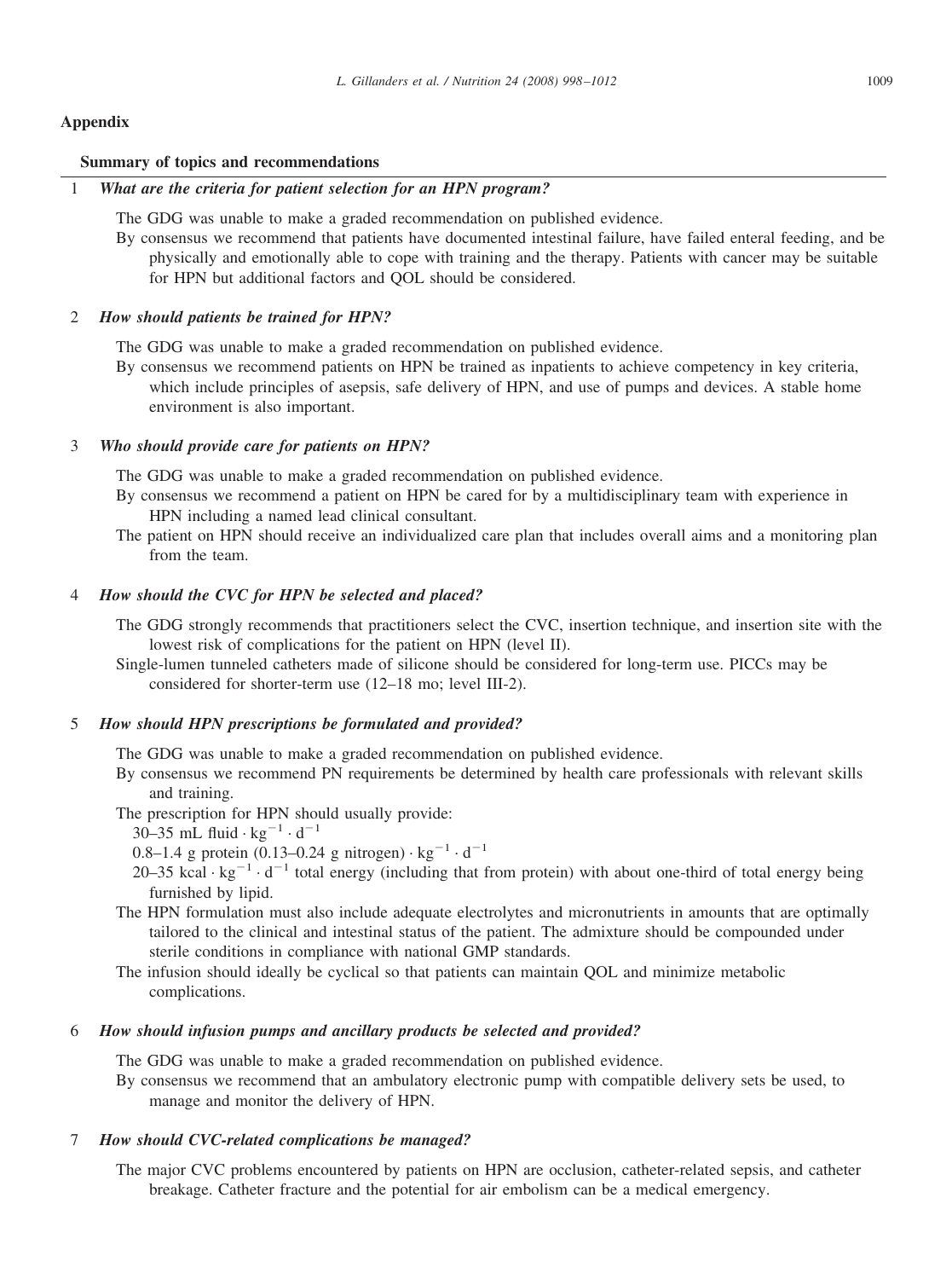- <span id="page-12-0"></span>By consensus the GDG recommends that patients are educated on the technique of catheter clamping if catheter fracture is suspected and to notify the health care team.
- The GDG found insufficient data to make a graded recommendation on preferred methods of managing occlusions.
- Catheter occlusion should be promptly resolved or it may lead to the more serious complications of sepsis and thrombosis.
- By consensus the GDG recommend thrombolysis with tissue plasminogen activator as the preferred thrombolytic agent.
- Patients on HPN presenting with sepsis should be presumed to have line sepsis and the HPN should be stopped.
- Blood cultures using CVC-aspirated blood and peripheral cultures should be taken. Identification of the same species of bacteria from both cultures is highly indicative of line sepsis.
- Systemic treatment of the infection with intravenous antibiotics, antibiotic locks to eradicate infection within the catheter, and/or thrombolytic locks to breakdown fibrin buildup within the catheter are recommended. Septic shock mandates catheter removal.

# 8 *Can patients on HPN take other intravenous medications safely?*

The GDG was unable to make a graded recommendation on published evidence.

- Any intravenous medication may have a systemic effect on fluid–electrolyte status, vitamin levels, or acid–base balance.
- By consensus the GDG recommends that all intravenous medications prescribed for patients on HPN should be reviewed for potential interactions. Co-administration in the PN admixture should be avoided.

# 9 *How should HPN be monitored?*

The GDG was unable to make a graded recommendation on published evidence.

- By consensus the GDG recommends that all patients on HPN must have a complete baseline nutritional assessment and that individual regimens be based on nutritional requirements.
- Patients on HPN must be seen and assessed on a regular basis by the multidisciplinary team (optimally a nurse, dietitian, pharmacist, and doctor). The timing will depend on the status of the patient and may range from weekly to every 6 mo.

#### 10 *How is HPN funded in Australia and New Zealand?*

Funding is required before discharge but differs between Australia and New Zealand.

CVC, central venous catheter; GDG, Australasian Society of Parenteral and Enteral Nutrition Home Parenteral Nutrition Guideline Development Group; GMP, good pharmaceutical manufacturing practice; HPN, home parenteral nutrition; PICC, peripherally inserted central venous catheter; QOL, quality of life

# **References**

- [1] Pinna AD, Pironi L, Tzakis AG. Intestinal transplantation. In: Bozzetti F, Staun M, van Gossum A, editors. Home parenteral nutrition. Wallingford, UK:Cabi; 2006.
- [2] August DA, Teitelbaum DH, Albina J, Bothe A, Guenter P, Heitkemper M, et al. Guidelines for the use of parenteral and enteral nutrition in adult and pediatric patients. JPEN 2002;26:18SA–21.
- [3] Jones B. Annual BANS report, 2007—artificial nutrition support in the UK 2000-2006; 2007. Available at: [www.bapen.org.uk.](http://www.bapen.org.uk) Accessed November 6, 2007.
- [4] Gillanders L, Angstmann K, Ball P, Hardy G, Thomson A. AuSPEN HPN register; 2007. Available at: [www.auspen.org.au.](http://www.auspen.org.au) Accessed November 6, 2007.
- [5] Wilkinson T. NZ pharmaceutical management agency. Personal communication; 2006.
- [6] Howard L, Malone M. Clinical outcome of geriatric patients in the United States receiving home parenteral and enteral nutrition. Am J Clin Nutr 1997;66:1364 –70.
- [7] Scolapio JS, Fleming CR, Kelly DG, Wick DM, Zinsmeister AR. Survival of home parenteral nutrition–treated patients: 20 years of experience at the Mayo Clinic. Mayo Clin Proc 1999;74:217–22.
- [8] Smith CE. Quality of life in long-term total parenteral nutrition patients and their family caregivers. JPEN 1993;17:501-6.
- [9] Baxter JP, Fayers PM, McKinlay AW. A review of the quality of life of adult patients treated with long-term parenteral nutrition. Clin Nutr 2006;25:543–53.
- [10] The Agree Collaboration. Development and validation of an international appraisal instrument for assessing the quality of clinical practice guidelines: the AGREE project. Qual Safety Health Care 2003; 12:18 –23.
- [11] National Collaborating Centre for Acute Care. Nutrition support in adults: oral nutrition support, enteral tube feeding and parenteral nutrition; 2006. Available at: [www.rcseng.ac.uk.](http://www.rcseng.ac.uk) Accessed March 3, 2007.
- [12] ASPEN. Nutrition support in clinical practice: review of published data and recommendations for future research directions. JPEN 1997; 21:133–56.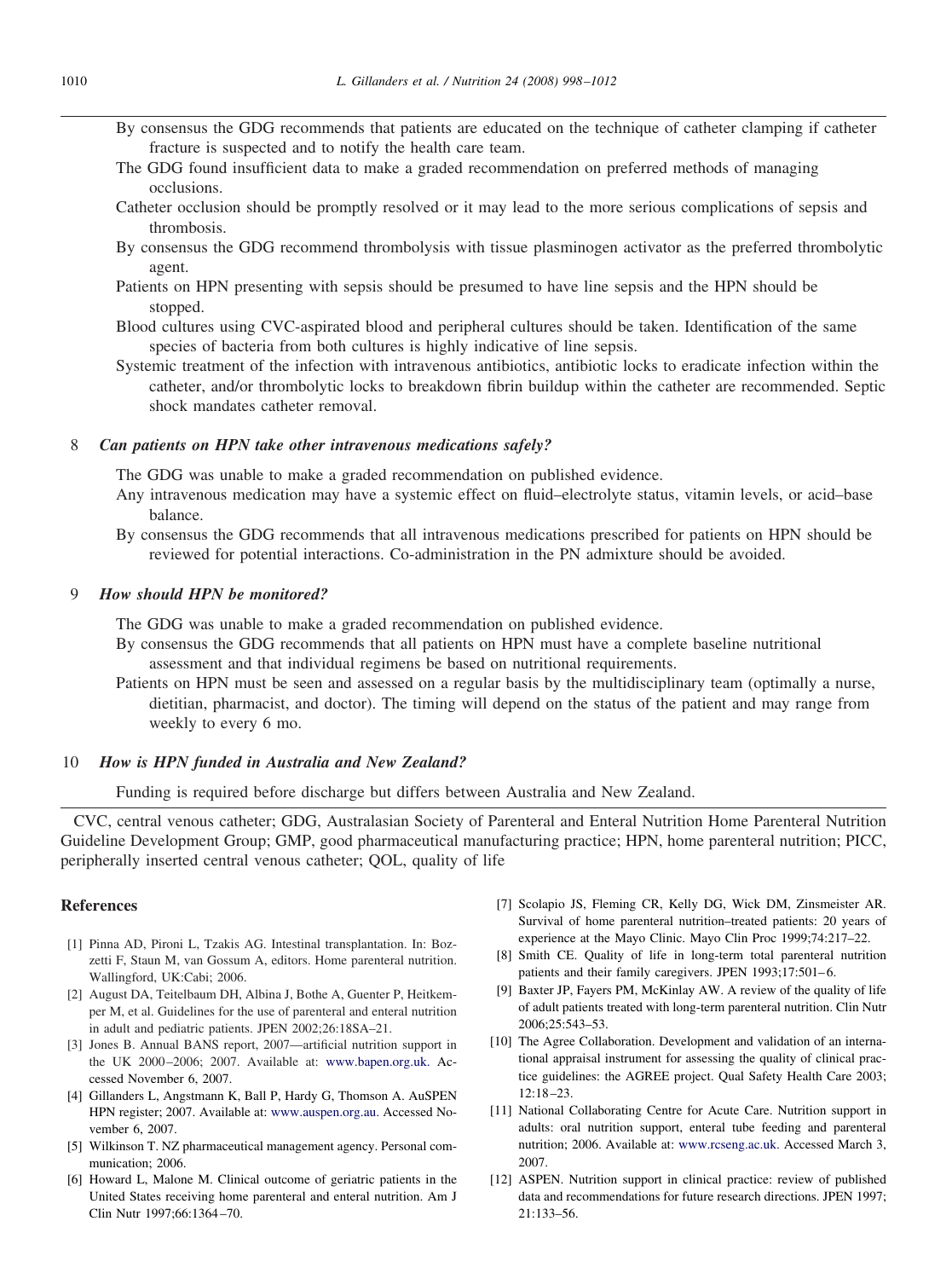- <span id="page-13-0"></span>[13] Heyland DK, Dhaliwal R, Drover J, Gramlich L, Dodek P, Committee CCPG. Nutrition support in mechanically ventilated, critically ill patients. JPEN 2003;27:355–73.
- [14] Baxter JP, McKee RF. Organization of managed clinical networking for home parenteral nutrition. Curr Opin Clin Nutr Metab Care 2006;9:270 –5.
- [15] O'Grady NP, Alexander M, Dellinger EP, Gerberding JL, Heard SO, Maki DG, et al. Guidelines for the prevention of intravascular catheter-related infections. Am J Infect Control 2002;30:476 – 89.
- [16] Pratt R, Pellowe C, Wilson J, Loveday H, Harper PJ, Jones SR, et al. Eepic2: national evidence-based guidelines for preventing healthcareassociated infections in NHS hospitals in England. J Hosp Infect 2007;655:S1–59.
- [17] NHMRC. A guide to the development, implementation, and evaluation of clinical practice guidelines. NHMRC; 1998. Available at: [www.nhmrc.gov.au.](http://www.nhmrc.gov.au) Accessed March 3, 2007.
- [18] Ball P, Harrison J. Integrating laboratory science and clinical evidence in grading systems for evidence-based guidelines. Clin Nutr 2004;23:895.
- [19] Bozzetti F, Staun M, van Gossum A, editors. Home parenteral nutrition. Wallingford, UK:Cabi; 2006.
- [20] Nutrition for health and development; 2000. Available at: [www.](http://www.who.int/nutrition/en/) [who.int/nutrition/en/.](http://www.who.int/nutrition/en/) Accessed October 26, 2007.
- [21] Beauchamp T, Childress J, editors. Principles of Biomedical ethics. 5th ed. New York, NY, USA:OUP; 2001.
- [22] Cox J, Westbrook L. Home infusion therapy. J Infus Nurs 2005;28: 99 –107.
- [23] Ireton-Jones C, DeLegge M. Home parenteral nutrition registry: a five-year retrospective evaluation of outcomes of patients receiving home parenteral nutrition support. Nutrition 2005;21:156-60.
- [24] Colomb V, Dabbas-Tyan M, Taupin P, Talbotec C, Revillon Y, Jan D, et al. Long-term outcome of children receiving home parenteral nutrition: a 20-year single-center experience in 302 patients. J Pediatr Gastroenterol Nutr 2007;44:347–53.
- [25] Violante G, Alfonsi L, Santarpia L, Cillis MC, Negro G, De Caprio C, et al. Adult home parenteral nutrition: a clinical evaluation after a 3-year experience in a Southern European centre. Eur J Clin Nutr 2006;60:58 – 61.
- [26] Oley Foundation; 2007. Available at: [www.oleyfoundation.org.](http://www.oleyfoundation.org) Accessed March 3, 2007.
- [27] Patients on Intravenous and Nasogastric Nutrition Therapy (PINNT); 2007. Available at: [www.pinnt.com.](http://www.pinnt.com) Accessed March 3 2007.
- [28] Mermel LA, McCormick RD, Springman SR, Maki DG. The pathogenesis and epidemiology of catheter-related infection with pulmonary artery Swan-Ganz catheters: a prospective study utilizing molecular subtyping. Am J Med 1991;91(suppl):S197–205.
- [29] Goetz AM, Wagener MM, Miller JM, Muder RR. Risk of infection due to central venous catheters: effect of site of placement and catheter type. Infect Control Hosp Epidemiol 1998;19:842–5.
- [30] Trottier SJ, Veremakis C, O'Brien J, Auer AI. Femoral deep vein thrombosis associated with central venous catheterization: results from a prospective randomised trial. Crit Care Med 1995;23:52–9.
- [31] van Rooden CJ, Schippers EF, Barge RMY, Rosendaal FR, Guiot HFL, van der Meer FJM, et al. Infectious complications of central venous catheters increase the risk of catheter-related thrombosis in hematology patients: a prospective study. J Clin Oncol 2005;23:  $2655 - 60.$
- [32] Taylor RW, Palagiri AV. Central venous catheterization. Crit Care Med 2007;35:1390-6.
- [33] Forbes A. Achieving and maintaining venous access for home parenteral nutrition. Curr Opin Clin Nutr Metab Care 2005;8:285–9.
- [34] Loughran SC, Borzatta M. Peripherally inserted central catheters: a report of 2506 catheter days. JPEN 1995;19:133-6.
- [35] Curelaru I, Gustavsson B, Hansson AH, Linder LE, Stenqvist O, Wojciechowski J. Material thrombogenicity in central venous catheterization II. A comparison between plain silicone elastomer, and

plain polyethylene, long, antebrachial catheters. Acta Anaesthesiol Scand 1983;27:158-64.

- [36] Curelaru I, Gustavsson B, Hultman E, Jondmundsson E, Linder LE, Stefansson T, et al. Material thrombogenicity in central venous catheterization III. A comparison between soft polyvinylchloride and soft polyurethane elastomer, long, antebrachial catheters. Acta Anaesthesiol Scand 1984;28:204 – 8.
- [37] Messing B, Joly F. Guidelines for management of home parenteral support in adult chronic intestinal failure patients. Gastroenterology 2006;130(suppl 1):S43–51.
- [38] Kohlhardt SR, Smith RC, Rose A, Allen B. Effect of high-lipid high-nitrogen intravenous nutrition on total body nitrogen, visceral protein synthesis and nitrogen balance. Br J Surg 1995;82:64 – 8.
- [39] Russell D. AuSPEN guidelines for intravenous trace elements and vitamins; 1998. Available at: [www.auspen.org.au.](http://www.auspen.org.au) Accessed November 6, 2007.
- [40] Kovacevich D, Frederick A, Kelly D, Nishikawa K, Young L. Standards for specialised nutrition support: home care patients. Nutr Clin Pract 2005;20:579 –90.
- [41] Kelly DA. Intestinal failure-associated liver disease: what do we know today? Gastroenterology 2006;130(suppl 1):S70-7.
- [42] Ladefoged K, Jarnum S. Long term parenteral nutrition. Br Med J 1978;2:262– 6.
- [43] Barnett MI, Cosslett AG, Duffield JR, Evans DA, Hall SB, Williams DR. Parenteral nutrition: pharmaceutical problems of compatibility and stability. Drug Safety  $1990;5$ (suppl  $1$ ): $101-6$ .
- [44] Sizer TJ. Compounding in hospital and industry, advantages and disadvantages. Eur Hosp Pharm All-in-One Newslett 1994;8:6 –7.
- [45] Hardy G, Ball PA, McElroy B. Basic principles for compounding all-in-one parenteral nutrition admixtures. Curr Opin Clin Nutr Metab Care 1998;1:291-6.
- [46] Driscoll DF. Stability and compatibility assessment techniques for total parenteral nutrition admixtures. Curr Opin Clin Nutr Metab Care 2005;8:297–304.
- [47] Mirtallo J, Canada T, Johnson D, Kumpf V, Petersen C, Sacks G, et al. Safe practices for parenteral nutrition. JPEN 2004;28:S39 –70 (erratum JPEN 2006;30:177).
- [48] Seres D, Sacks GS, Pedersen CA, Canada TW, Johnson D, Kumpf V, et al. Parenteral nutrition safe practices: results of the 2003American Society for Parenteral and Enteral Nutrition survey. JPEN 2006;30:  $259 - 65$ .
- [49] Pichard C, Muhlebach S, Maisonneuve N, Sierro C. Prospective survey of parenteral nutrition in Switzerland: a three-year nation-wide survey. Clin Nutr 2001;20:345–50.
- [50] Yeung M, Smyth J, Maheshwari R, Shah S. Evaluation of standardised versus individualised TPN regime for neonates. J Paediatr Child Health 2003;39:613–7.
- [51] Kochevar M, Guenter P, Holcombe B, Malone A, Mirtallo J. ASPEN statement on PN standardisation. JPEN 2007;31:441-8.
- [52] Lee MD, Yoon J, Kim S, Kim I. Stability of Total nutrient admixtures in reference to ambient temperatures. Nutrition 2003;19:886 –90.
- [53] Carter D, Wheatley C, Martin R, Foley S, Porrett C, Nightingale J, et al. Nights of bright lights and noisy pumps— home parenteral feeding. Presented at the BAPEN Annual Congress; Eastbourne, UK; 1995.
- [54] Ball PA, Carter DM, Field J, Foley S, Martin R, Payne-James JJ. Patient and home TPN survey 1991. LITRE Committee. Clin Nutr Update 1991;2(3):4 –5.
- [55] Baxter Healthcare Ltd Pty. Personal communication; 2007.
- [56] Heaphey L, Howard L, Timchalt M. Home nutritional therapy from the consumer perspective. Clin Nutr 1987;6:40-6.
- [57] Auty B. The DHSS evaluation programme for infusion control instruments. Eng Med 1986;15:175– 83.
- [58] Ball PA. Intravenous in-line filters: filtering the evidence. Curr Opin Clin Nutr Metab Care 2003;6:319 –25.
- [59] Bethune K, Allwood M, Grainger C, Wormleighton C, British Pharmaceutical Nutrition Group Working P. Use of filters during the